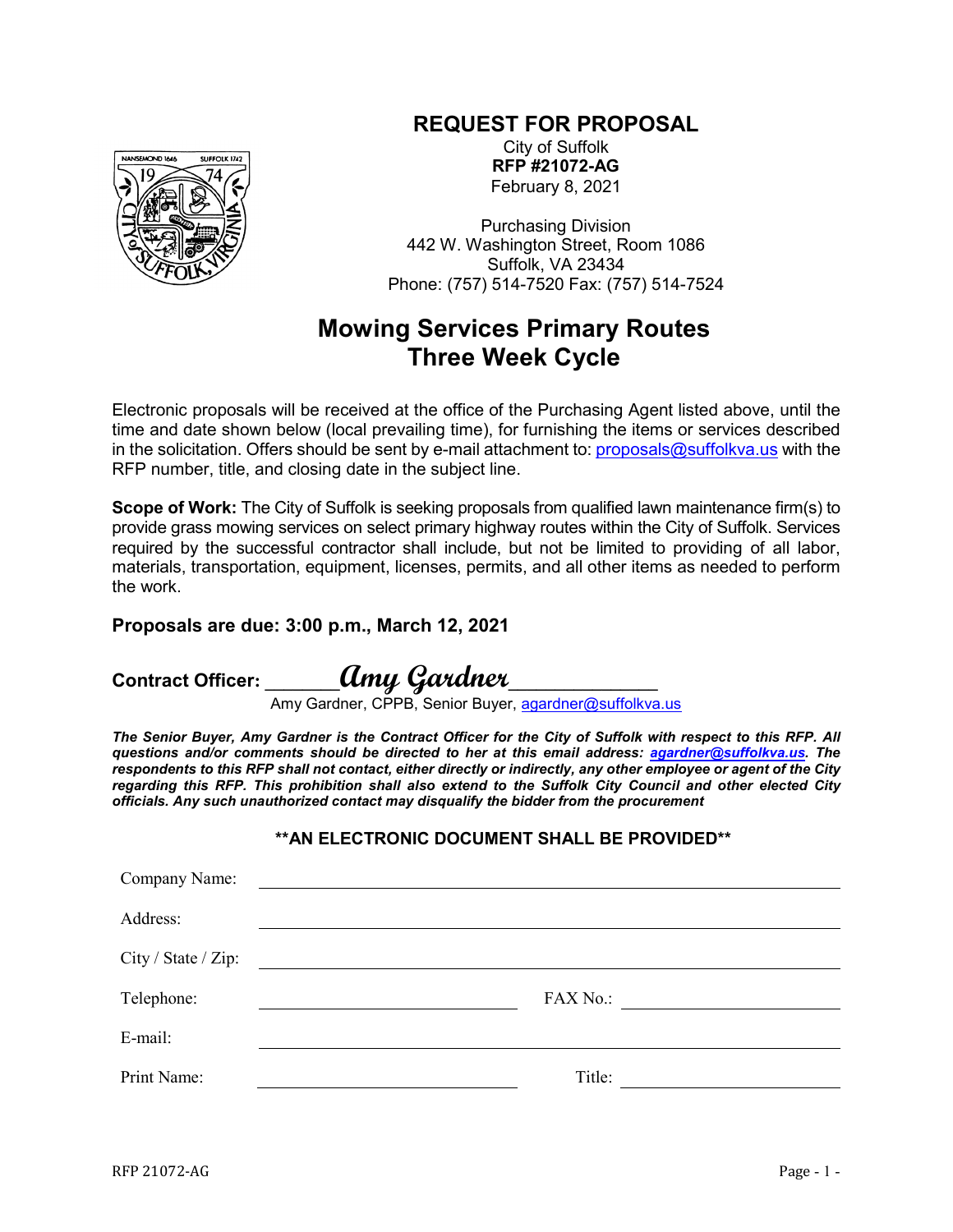In compliance with this Request for Proposal (RFP), and subject to all the conditions thereof, the signatory offers, if this bid is accepted within ninety (90) calendar days from the date of the opening, to furnish any or all of the items and/or services upon which prices are quoted, at the price set opposite each item, to be delivered at the time and place specified herein. The above signature certifies the bidder has read, understands, and agrees to all terms, conditions, and requirements of this bid, and is authorized to contract on behalf of firm named above.

## **SOLICITATION DOCUMENTS**

Additional Request for Proposal documents are available on the Purchasing website: <http://apps.suffolkva.us/bids/> or on the Commonwealth's bid board (eVA), or at Demandstar.com. An e-mail request for the complete RFP form may be sent to the Contract Officer listed on the front page.

Offers may be sent to [proposals@suffolkva.us.](mailto:proposals@suffolkva.us) Electronic copies (CD or thumb drive) may be delivered to the Purchasing Office, 442 W. Washington Street, Room 1086, Suffolk, Virginia, 23434 prior to the closure date shown, if desired. Documents should be saved as a .pdf document and should conserve disk space to allow transfers of data. **Do not send Zip files. Zip files cannot be accepted.**

Questions concerning this project must be in writing (email is preferred) and addressed to the Contract Officer listed on the front page of this solicitation, and, should be received no later than five (5) business days preceding the date that the proposals are to be received. E-mail is the preferred method and will get a more timely response.

IF YOU NEED ANY REASONABLE ACCOMMODATION FOR ANY TYPE OF DISABILITY IN ORDER TO PARTICIPATE IN THIS PROCUREMENT, PLEASE CONTACT THIS DIVISION AS SOON AS POSSIBLE.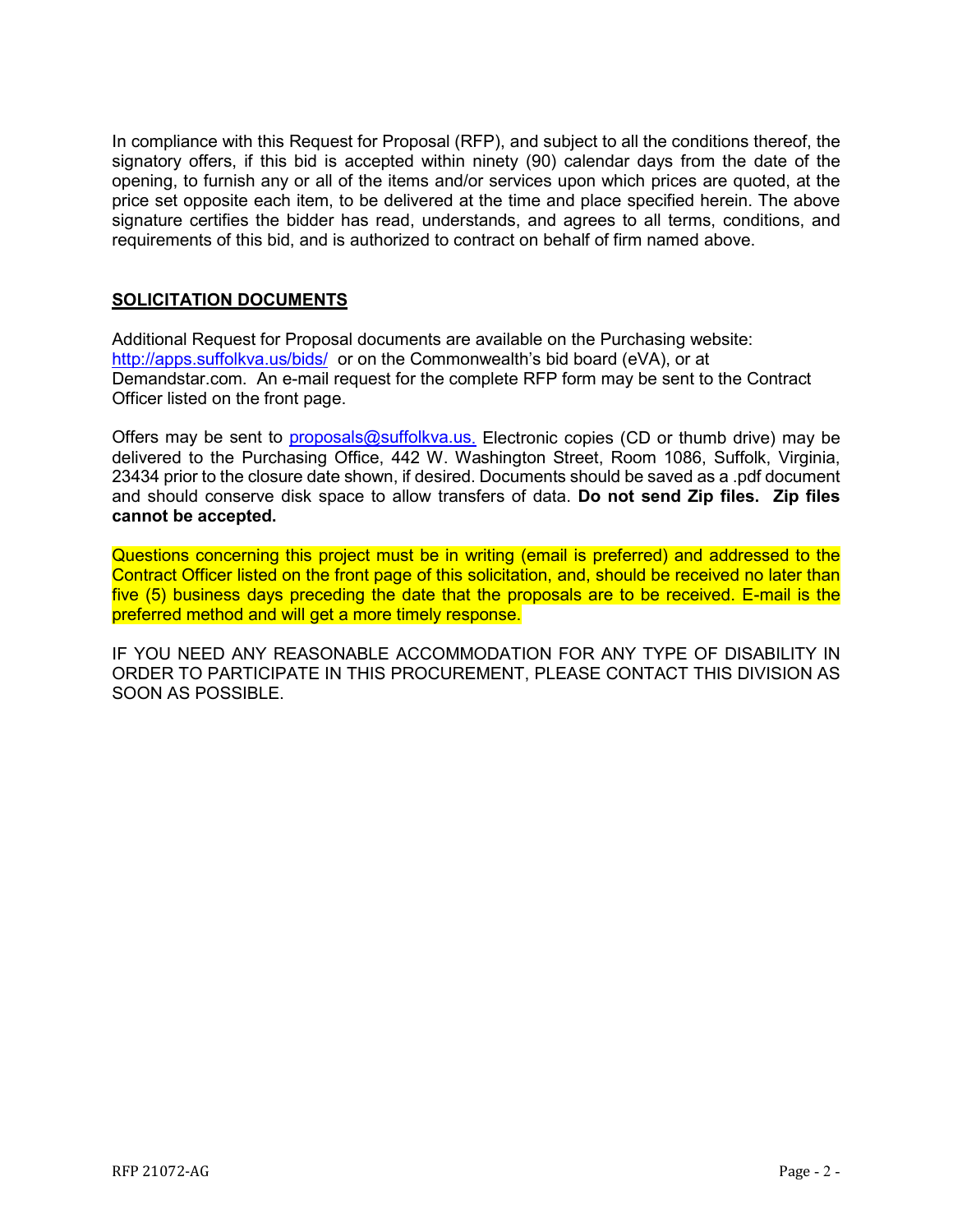# **REQUEST FOR PROPOSAL**

## **Mowing Services Primary Routes Three Week Cycle**

## **Table of Contents**

## **SECTION/TITLE**

| 1.0                                                                 |                                                            |  |
|---------------------------------------------------------------------|------------------------------------------------------------|--|
| 3.0                                                                 |                                                            |  |
| 4.0                                                                 |                                                            |  |
| 5.0                                                                 |                                                            |  |
| 6.0                                                                 |                                                            |  |
| 8.0                                                                 |                                                            |  |
| 9.0                                                                 |                                                            |  |
|                                                                     |                                                            |  |
|                                                                     | PROPRIETARY/CONFIDENTIAL INFORMATION IDENTIFICATION - 31 - |  |
|                                                                     |                                                            |  |
| ANTICOLLUSION/NONDISCRIMINATION/DRUG FREE WORKPLACE CLAUSES  - 33 - |                                                            |  |
|                                                                     |                                                            |  |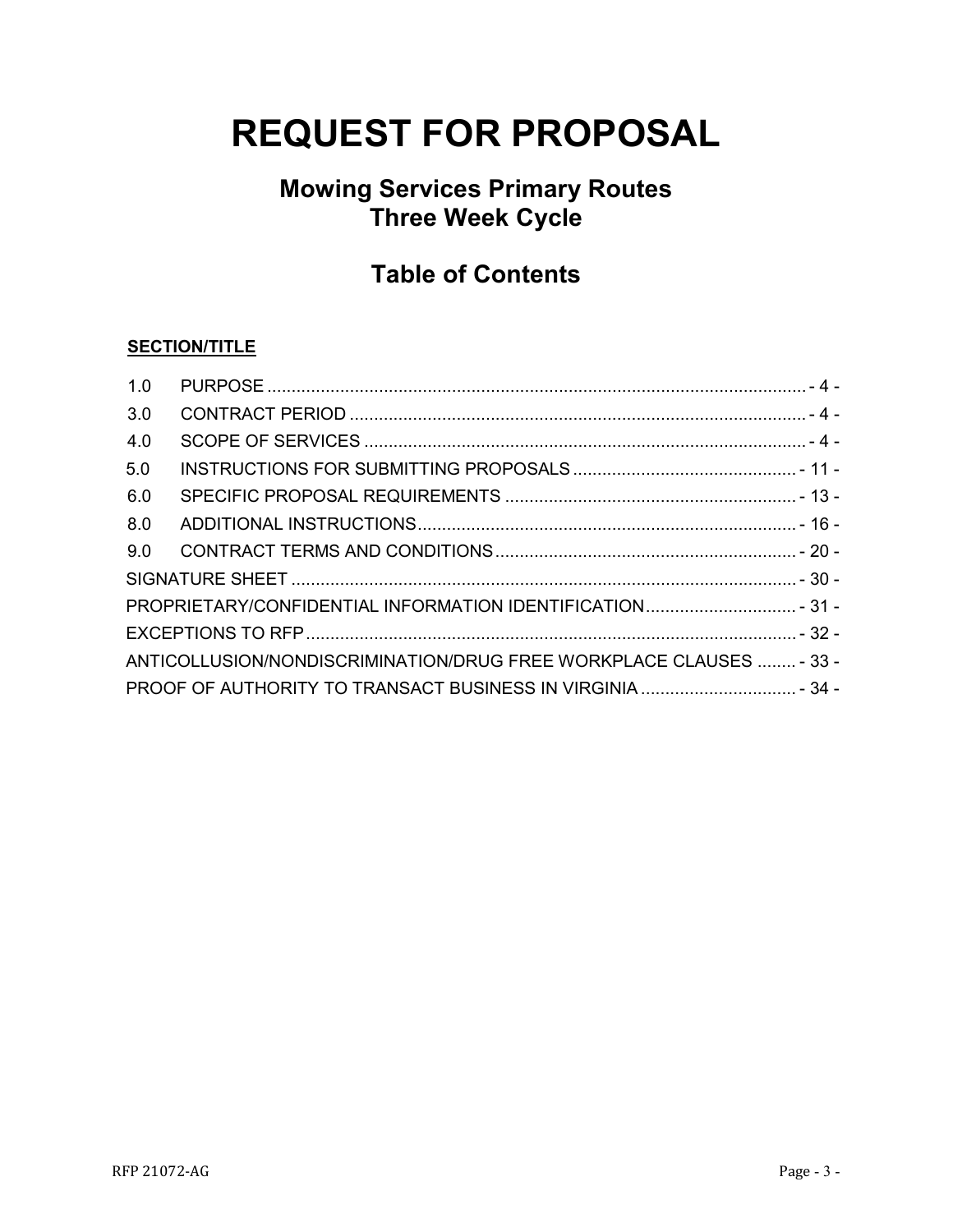## <span id="page-3-0"></span>**1.0 PURPOSE**

The City of Suffolk is seeking proposals from qualified lawn maintenance firm(s) to provide grass mowing services on select primary highway routes within the City of Suffolk. Services required by the successful contractor shall include, but not be limited to providing of all labor, materials, transportation, equipment, licenses, permits, and all other items as needed to perform the work.

## **2.0 COMPETITION INTENDED**

It is the City's intent that this Request for Proposal (RFP) permits competition. It shall be the offeror's responsibility to advise the Purchasing Agent in writing if any language requirement, specification, etc., or any combination thereof, inadvertently restricts or limits the requirements stated in this RFP to a single source. Such notification must be received by the Purchasing Agent not later than five (5) days prior to the date set for bids to close.

## <span id="page-3-1"></span>**3.0 CONTRACT PERIOD**

Any resulting contract or contracts shall become effective upon executed contract and shall be effective through October 31, 2022. The City reserves the right to renew the contract for two (2) additional one-year periods, terminating October 31, 2024. The right is further reserved by the City to not renew the resulting contract at the expiration of any annual anniversary date by furnishing the Contractor with a thirty (30) day written notice.

A formal written contract with specifications will be entered into between parties. The proposal submittal shall substantially constitute the contract between the City and the Contractor. Formal written contracts will be drawn by the City, and all contract provisions that have not been stated herein will be drafted and included as necessary.

## <span id="page-3-2"></span>**4.0 SCOPE OF SERVICES**

## **DEFINITIONS**

Mowing – tractor and non-tractor mechanical cutting of herbaceous and woody vegetation less than 2 inches in diameter, as measured at base

Mowing Cycle – one complete mowing of a designated area(s) according to City of Suffolk standards.

Litter – man made items (bottles, paper, etc.) that can be collected by bagging and carried by hand.

Day – calendar day

Debris – items that cannot be collected by bagging and may need additional assistance to remove.

#### GENERAL

Properties to be mowed are listed in Attachment A. The city requests non-binding estimates for the routes listed.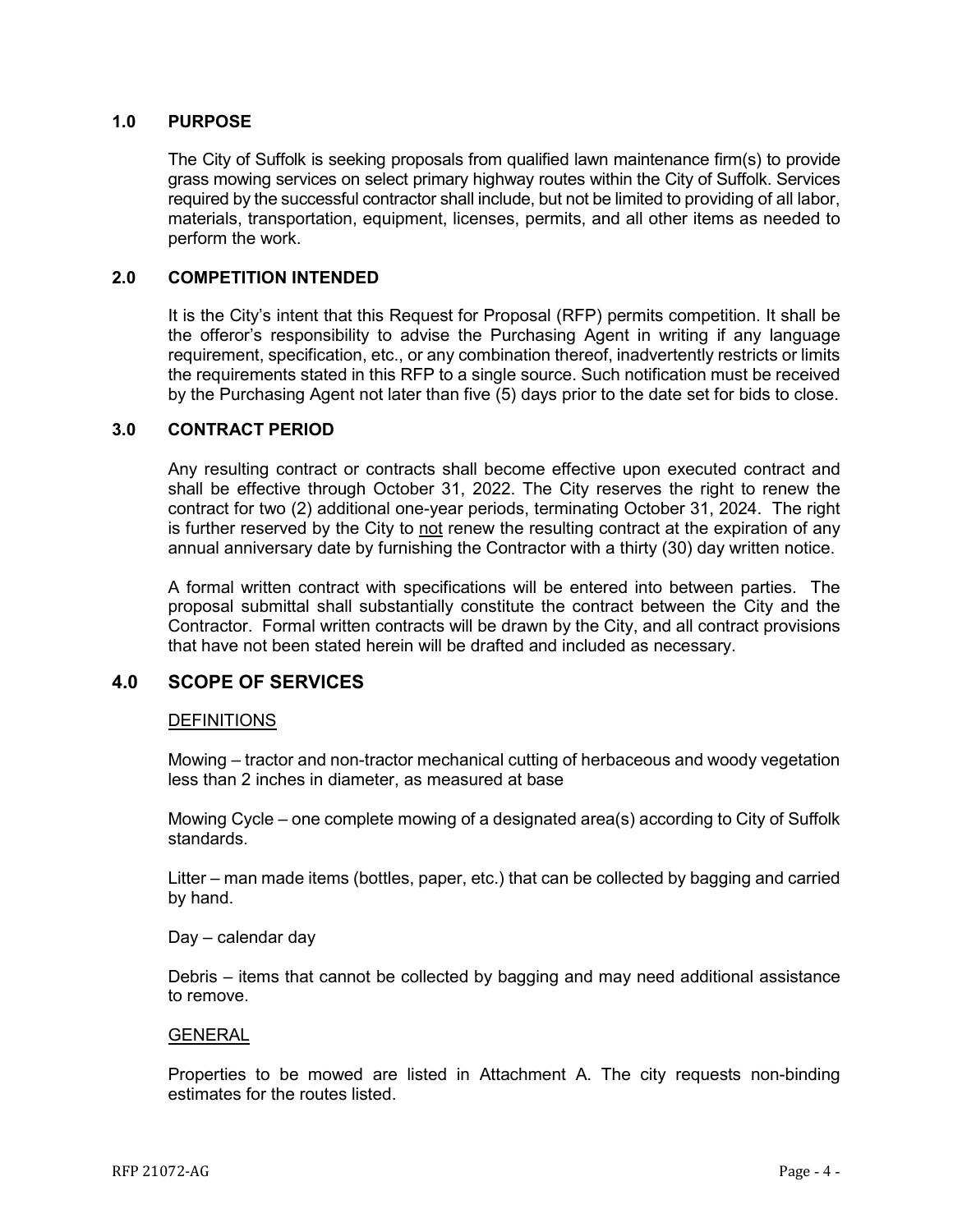Attachment B contains a map of the mowing routes.

All mowing shall be accomplished between the hours of 6:00 a.m. and 6:00 p.m., Monday thru Sunday. EXCEPTION: There will be no mowing or work on the following recognized holidays. All work shall cease at 12:00 pm (noon) the day preceding the holiday and will not resume until 12:00 PM the day following the holidays. Recognized Holidays are as follows: Memorial Day, Independence Day, Labor Day, Thanksgiving, and Christmas Day.

The Assistant Director of Public Works, or their designee, will give the contractor a minimum notice of five (5) working days prior to commencing mowing of each cycle.

Contractor shall be responsible for all damage done to City property by mowing operations. Damage determination is at the sole source of City staff and shall include scalped areas, tractor track damages, signs, guardrails and other properties hit by mowers to include dents and bent post. Replacement cost shall be determined by the City and deducted from payment for the mowing cycle.

## TRAFFIC CONTROL

All signage and traffic control devices shall be in place prior to commencement of work. All signage and traffic control devices shall be in accord with Virginia Department of Transportation (VDOT) Work Area Protection Manual Standard and Specifications 2011 or latest edition. If a Right of Way Permit is required, it shall be paid by the Contractor. The Contractor must furnish a copy of the Right-of-Way permit to the Assistant Director of Public Works, or designee, prior to commencing work. A copy shall also be kept with all vehicles during the performance of the contract. All cost for permits and traffic control, inclusive of equipment and signage, shall be the contractor's responsibility. Any changes in Federal, State or Local codes requiring additional traffic control shall be the contractor's responsibility and at no additional cost to the City. All materials/equipment utilized shall be approved by the City and must be in serviceable condition as determined by City staff at all times. Failure to comply, will result in placement of a stop work order until discrepancies are corrected. The City reserves the right to require the contractor to utilize additional temporary traffic control devices for all mowing areas. Refer to Attachment A for temporary control requirements.

## TRASH REMOVAL

Prior to mowing, all litter, inclusive of tree limbs, glass and debris shall be collected and removed for pickup. Litter shall be placed in clear trash bags with a minimum of 2.0 mil thickness and placed in locations designated by the City. The City shall designate a minimum of two drop off locations for trash for each mowing route. The City will be responsible for pickup and disposal of the bags. **Liquidated damages of \$100.00 fee will be assessed for each incident of cutting through litter.**

## MOWING

This work shall consist of mowing vegetation and litter/debris removal within the Right of Way including all ramps, medians, and gore areas on routes specified. Mowing shall be performed in accordance with current City of Suffolk mowing practices. Vegetation will be mowed to exhibit a uniform appearance and height, without skips or uncut areas. Contractors shall utilize all efforts, equipment and resources necessary to achieve the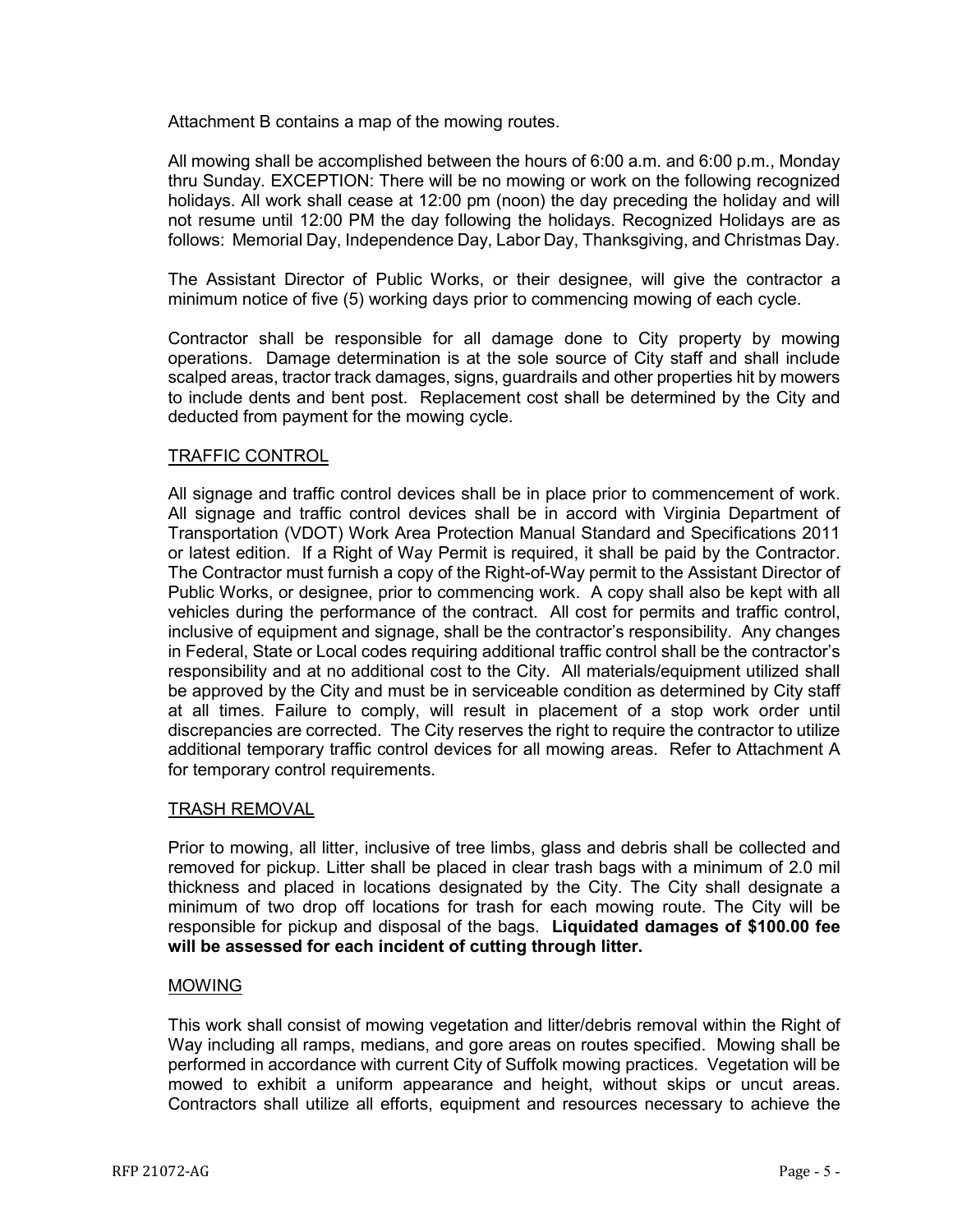desired result, specific to the area, turf or terrain. This work shall consist of mowing vegetation and litter/debris removal within the Right of Way including all interchanges, all ramps, all medians associated with the interchange, and gore areas on routes specified.

Mowing shall be completed using either flail mower equipped tractors, Z-mowers, hand mowers and/or string trimmers (weed eaters)**.** Any equipment other than this shall be approved prior to work by the Assistant Director of Public Works, or their designee. **BUSH HOGS WILL NOT BE ALLOWED; THIS RESTRICTION INCLUDES THE CUTTING OF SIDE SLOPES.** All equipment shall meet OSHA/VDOT regulations. Deflective guards shall be in place at all times during mowing operations.

Contractor shall give special attention to mowing gore areas, infield areas, medians, curves and intersections to assure a safe visibility distance. Acceptable mowing height will be 2" minimum and 6" maximum. The mowing shall present a neat and attractive appearance. Strips of vegetation left between cuts and areas depressed by equipment and/or left un-mowed will not be acceptable and will require re-mowing at no expense to the city. Contractor shall complete work on each location at one setting, unless otherwise approved by the City.

## **TRIMMING**

Trimming around guard rails, sign post, utility poles, utility structures, curb and/or median, and other improvement or structures shall be performed at each maintenance cycle through the entire contract area. Trimming shall be accomplished utilizing hand labor or mechanical devices (push mowers, string trimmers, etc.) in all areas not specifically approved for herbicide use**. Herbicide banding is permitted in the following locations only. Herbicide bandwidths shall not exceed (6) six inches.** See "Application of Chemicals" section for additional information.

- a. At the base of utility poles or utility boxes,
- b. At the base of fire hydrants,
- c. All the base of fence posts,
- d. At the bottom of **chain-link** fencing (herbicide band shall not encroach onto private property)
- e. At the base of guardrails and posts.

Trimming and banding shall be done in such a manner as not to damage trees, shrubs, vehicles, etc. or endanger motorist and pedestrians.

## APPLICATION OF CHEMICALS

All herbicides used for vegetation control purposes, shall be applied by a Virginia Certified Pesticide Applicator or Registered Technician working under the direct supervision of a Virginia Certified Pesticide Applicator, holding current certifications in all required categories (Rights-of-Way, etc.), issued by the Virginia Department of Agriculture and Consumer Services, during the contract period. The Contractor shall maintain a valid permit for the duration of this contract. Violations of any federal, state or local codes and regulations concerning pesticide use and application shall constitute grounds for termination of this contract. The Assistant Director of Public Works Operations, or his designee must approve all herbicides prior to the application. In addition, the Contractor shall furnish the City with a Pesticide Applicator's Business License as required by the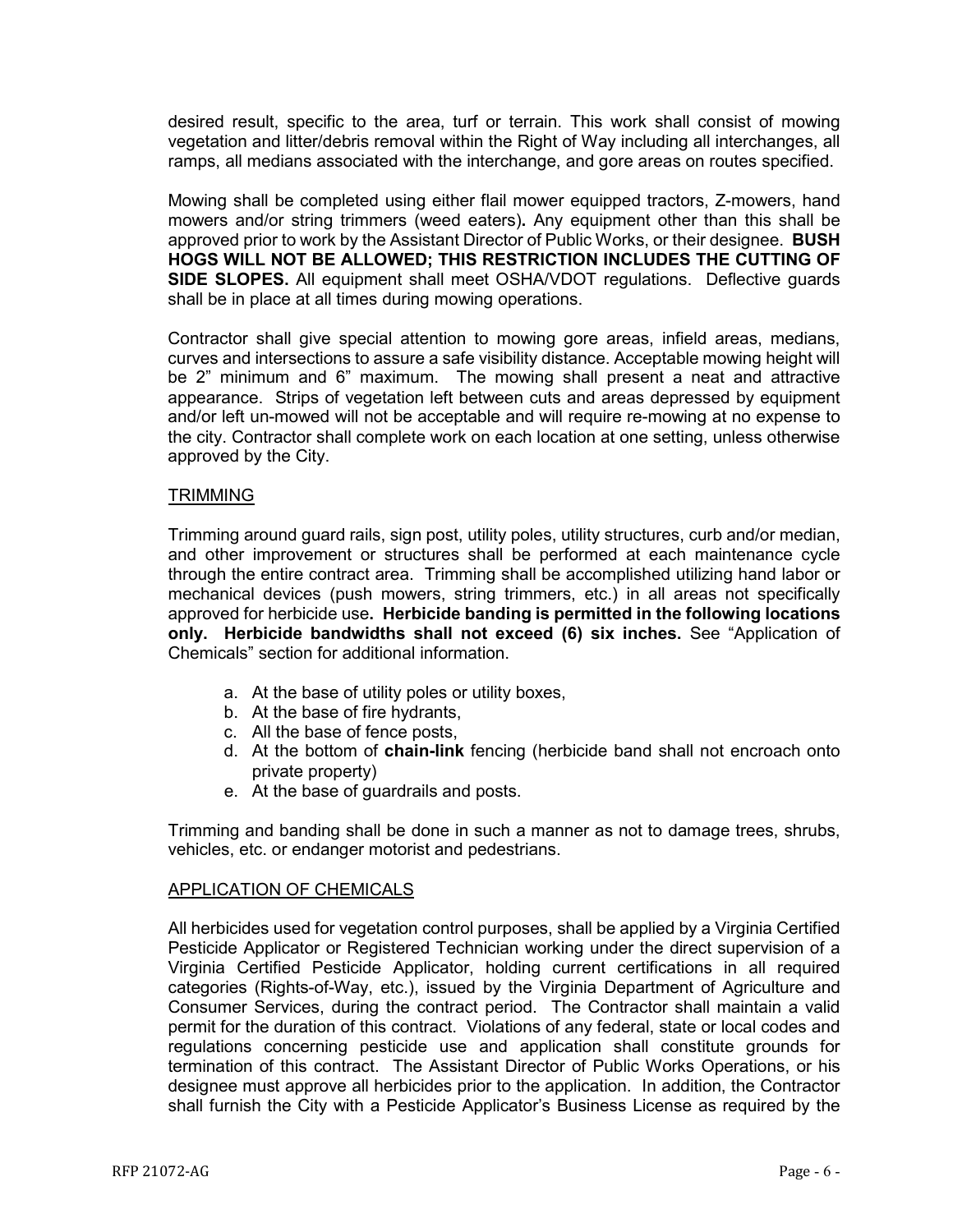Commonwealth of Virginia and provide copies of current employee pesticide applicator permits, prior to contract execution.

#### REPLACEMENT OF DAMAGED PLANTINGS AND OTHER PROPERTIES

The Contractor shall be responsible for the replacement of any planting or other properties, whether privately or publicly owned, that may be damaged due to the improper performance of designated maintenance activities. In such case, the Assistant Director of Public Works, or their designee, shall specify when replacement is to be made and timeframe for completion of repair. **Liquidated damages of \$100 fee per repair will be assessed if repairs are not completed within 48 hours of notification to contractor.**

All Contractor employees or personnel working under the direction of the Contractor in the execution of this contract must be fully clothed and wear all safety apparel or equipment as required by federal, state and local laws and regulations.

During the months that grass cutting is not required; the Contractor shall be required to remove litter from any and/or all locations upon request. This service will be on an as need basis and is solely at the discretion of the Department of Public Works.

## **GENERAL CONDITIONS**

## Company Personnel

Only qualified personnel shall supervise and perform grassing mowing services in this contract. If in the City's sole discretion any of the Contractor's personnel are not performing satisfactorily in the delivery of services to be furnished hereunder, the Contractor shall, upon notice from the City, remove any such personnel and replace them with satisfactory personnel. Furthermore, the Assistant Director of Public Works, or their designee, may require replacement of Contractor's supervisory personnel on site upon written determination that such a supervisor is substantially frustrating the progress or completion of the work or any other contract obligation. **There shall be at least one employee on each crew that speaks fluent English.**

A workday contact cell phone number shall be supplied for the supervisor.

The Contractor shall use all reasonable care, consistent with its rights to manage and control its operations, not to employ any persons or use any labor or have any equipment or permit any condition to exist which shall or may cause or be conducive to pose any liability to the general public as well as any activity to be construed as a nuisance. The City reserves the right to require the Contractor to halt all work activities until such conditions are resolved. Contractor's failure to resolve any and all conflicts to the satisfaction of the Assistant Director of Public Works shall be considered a breach of contract, and subject to termination.

**The Contractor shall submit with the proposal a list of equipment and manpower resources to be utilized in the execution of the contract. Such equipment and manpower shall be maintained during the performance of this contract.**

## **Qualifications**

Minimum qualifications for the firm and key forepersons/supervisors assigned to the work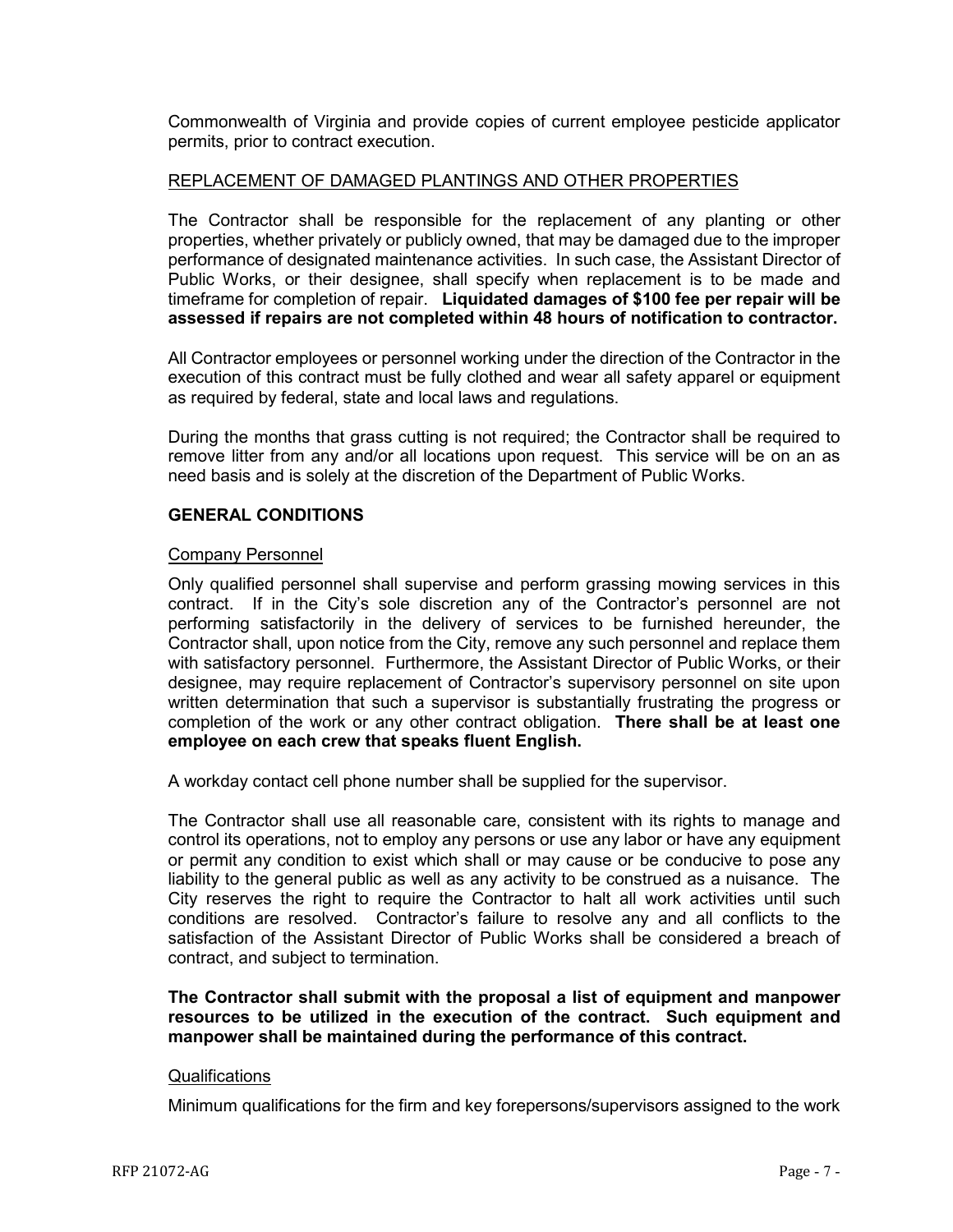shall include the following:

- 1. Have thorough technical knowledge of the best maintenance practices for the green industry as needed for each of the locations as defined above
- 2. Have adequate staff to respond quickly to tasks and attend to on-site needs in a timely manner.
- 3. Have adequate equipment and operators to fulfill maintenance obligations and to provide timely replacement of such due to unforeseen failure(s).
- 4. Have had considerable favorable experiences in servicing projects of like size, stature and cost.
- 5. Be registered and keep valid all permits and certifications. A valid VDACS Certified Pesticide Applicator (or registered technician) shall be required of all persons applying chemicals. .

## Inclement Weather/Holidays

The maximum allowable days three after inclement weather will be three. In the event of severe weather such as a tropical storm, hurricane or northeast storm, additional rain days may be granted at the discretion of the Assistant Director of Public Works Operations. All requests for rain days must be submitted in writing at the cycle end date. The City recognizes Memorial Day,  $4<sup>th</sup>$  of July, Labor Day, Thanksgiving, and Christmas (if applicable) as holidays regarding this contract. All rain days and holidays granted by the Assistant Director of Public Works for Operations shall be time extensions only, and shall not entitle the Contractor to any additional compensation for any reason whatsoever. The Contractor assumes all risk of loss or additional costs caused by or in any way relating to weather.

## City Work Crews

In the event that the Department of Public Works deems it is necessary, the City reserves the right to perform any of the activities listed in this contract with City equipment, supplies and personnel without compensation to the Contractor.

## Maintenance Work Schedule

Contractor shall supply the City with a written work schedule to indicate normal starting time for its operation and completion time.

## Additional Cuttings/Special Events

If the City should request additional cuttings they shall be performed at the bid price per location.

Route cuts for special events shall commence within three (3) calendar days.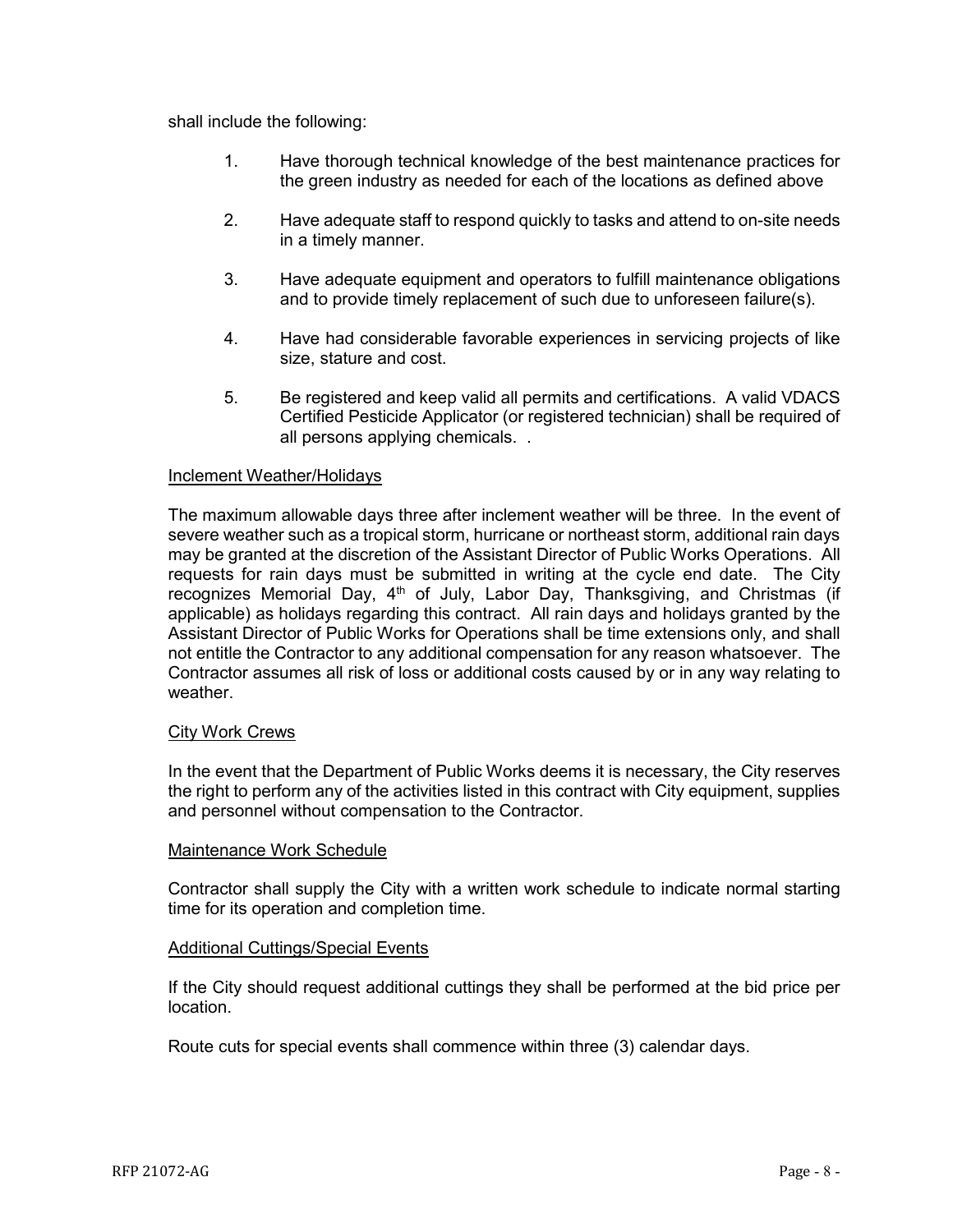## Additions and Deletions

The City reserves the right to add and delete locations during the terms of the contract.

## Inspection of Job Site

By submitting a proposal, the Contractor represents that he or his representative has familiarized himself with the work to be performed and site conditions, and correlated his observations with the requirements of the contract documents.

## SPECIFICATIONS-THREE- WEEK CYCLE

## **ROUTE 58 BUSINESS WEST (HOLLAND RD.)**

- 1. All areas in the right of way shall be mowed. Where areas are not accessible by tractor with flail attachment, other mechanized equipment is required to meet the mowing standard.
- **2.** Edging shall be performed to expose concrete curbing.
- **3.** Ditches shall be cut to the backside.
- **4.** Additional traffic control may be required to safely cut all median areas.

## **ROUTE 58 SOUTHERN BYPASS**

- **1. A**ll areas in the right of way shall be mowed. Where areas are not accessible by tractor with flail attachment, other mechanized equipment is required to meet the mowing standard.
- **2.** Edging shall be performed to expose concrete curbing.
- **3.** Ditches shall be cut to the backside.
- **4.** Additional traffic control may be required to safely cut all median areas.

## **ROUTE 13 (WHALEYVILLE BLVD.)**

- **1.** All areas in the right of way shall be mowed. Where areas are not accessible by tractor with flail attachment, other mechanized equipment is required to meet the mowing standard.
- **2.** Edging shall be performed to expose concrete curbing.
- **3.** Ditches shall be cut to the backside.

## **ROUTE 58 BUSINESS (RURITAN BLVD.)**

- **1.** All areas in the right of way shall be mowed. Where areas are not accessible by tractor with flail attachment, other mechanized equipment is required to meet the mowing standard.
- **2.** Edging shall be performed to expose concrete curbing.
- **3.** Ditches shall be cut to the backside.

## **ROUTE 58 BYPASS**

- **1.** All areas in the right of way shall be mowed. Where areas are not accessible by tractor with flail attachment, other mechanized equipment is required to meet the mowing standard.
- **2.** Edging shall be performed to expose concrete curbing.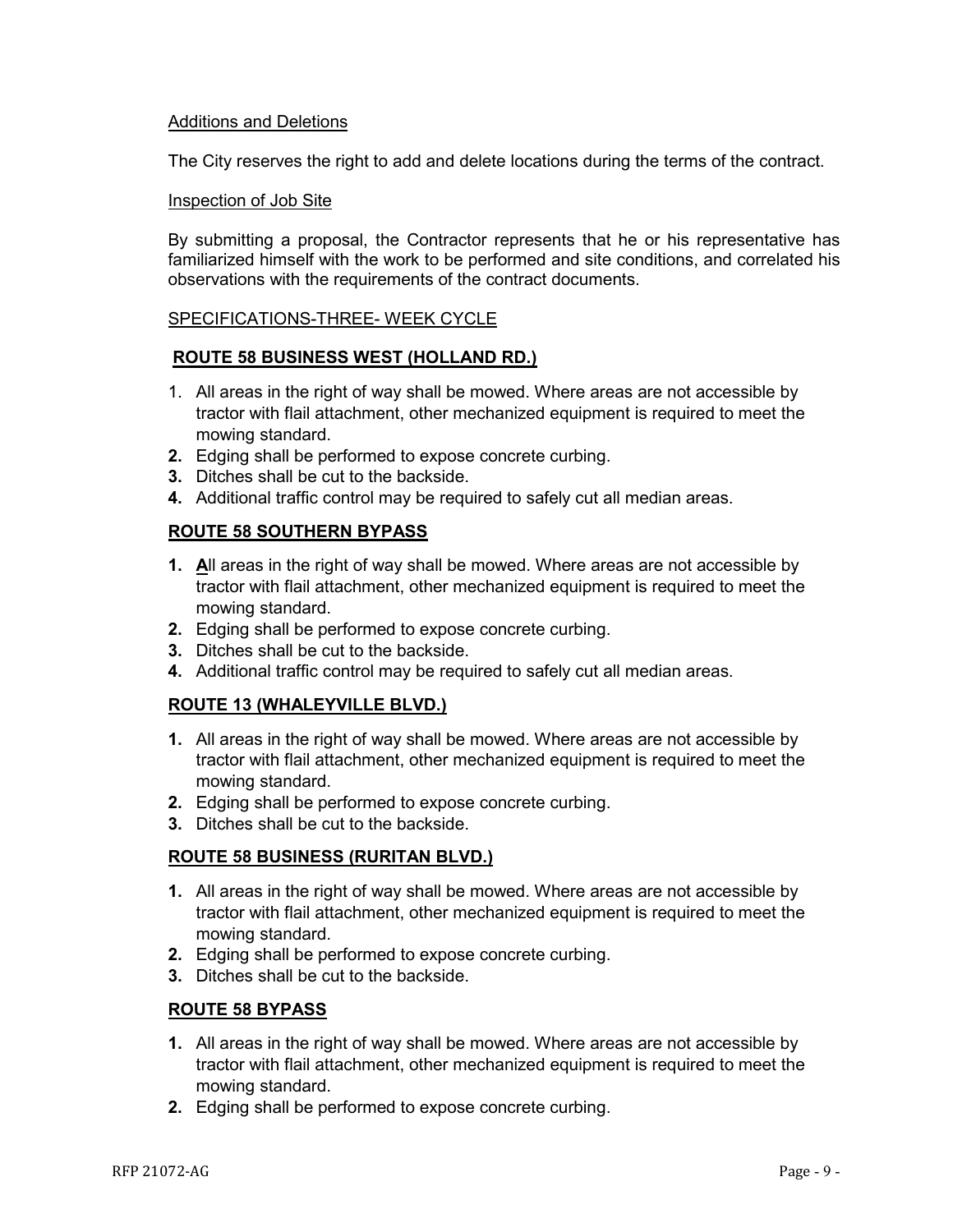- **3.** Ditches shall be cut to the backside.
- **4.** Additional traffic control may be required to safely cut all median areas.

## **ROUTE 258**

- **1.** All areas in the right of way shall be mowed. Where areas are not accessible by tractor with flail attachment, other mechanized equipment is required to meet the mowing standard.
- **2.** Ditches shall be cut to the backside.

## **ROUTE 272(S. QUAY RD.)**

- **1.** All areas in the right of way shall be mowed. Where areas are not accessible by tractor with flail attachment, other mechanized equipment is required to meet the mowing standard.
- **2.** Ditches shall be cut to the backside.

## **ROUTE 189**

- **1.** All areas in the right of way shall be mowed. Where areas are not accessible by tractor with flail attachment, other mechanized equipment is required to meet the mowing standard.
- **2.** Ditches shall be cut to the backside.

## **ROUTE 13/32**

- **1.** All areas in the right of way shall be mowed. Where areas are not accessible by tractor with flail attachment, other mechanized equipment is required to meet the mowing standard.
- **2.** Edging shall be performed to expose concrete curbing.
- **3.** Ditches shall be cut to the backside.
- **4.** Additional traffic control may be required to safely cut all median areas.

## **ROUTE 32 (CAROLINA RD.)**

- **1.** All areas in the right of way shall be mowed. Where areas are not accessible by tractor with flail attachment, other mechanized equipment is required to meet the mowing standard.
- **2.** Edging shall be performed to expose concrete curbing.
- **3.** Ditches shall be cut to the backside.
- **4.** Additional traffic control may be required to safely cut all median areas.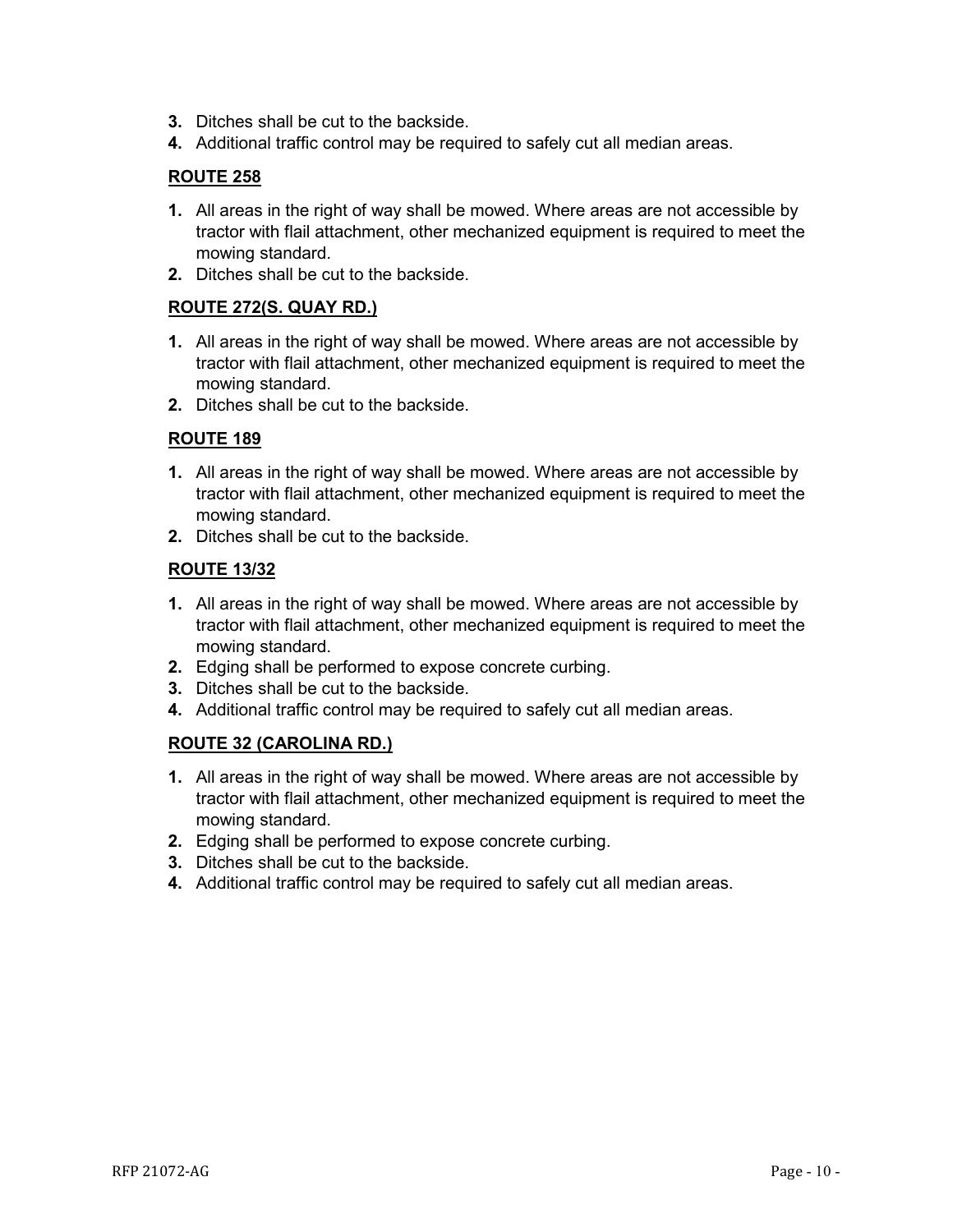## <span id="page-10-0"></span>**5.0 INSTRUCTIONS FOR SUBMITTING PROPOSALS**

#### Submission of Proposals

An electronic document shall be submitted by e-mail attachment to  $proposals@suffolkva.us$  with the RFP number, title, and closing date in the subject line. Electronic copies (CD or thumb drive) may be delivered to the Purchasing Office, 442 W. Washington Street, Room 1086, Suffolk, Virginia, prior to the closure date shown, if desired. Documents should be saved as a .pdf document and should conserve disk space to allow transfers of data. **ZIP files cannot be accepted**. They do not work in the City's system. To receive confirmation of receipt of proposal, send request to the contracting officer at [agardner@suffolkva.us.](mailto:agardner@suffolkva.us) **It is the responsibility of the offeror to request confirmation of submittal.** Do NOT send proposal directly to contracting officer.

The intent of using electronic submissions is to reduce paper usage and provide economical approaches while permitting the offeror to demonstrate their skills, education, experience, pricing, and ingenuity that would qualify them to be selected for interview.

Offerors so selected may be requested to make a formal presentation of their qualifications and job approach, and may be selected for final negotiations of contract. Therefore, care should be given to address the issues relating to the criteria to follow.

Read the entire solicitation before submitting a proposal. Failure to read any part of this RFP shall not relieve any offeror from his or her contractual obligations.

#### Questions and Inquiries

Questions and inquiries pertaining to the Request for Proposals will be accepted from any and all firms via e-mail **(agardner@suffolkva.us)** or fax. Inquires must provide RFP number, title and acceptance date. Material questions will be answered by Addendum and will be posted on the City's website: <http://apps.suffolkva.us/bids/>and to all firms who receive the RFP provided that all questions are received five (5) business days prior to opening date.

Amy Gardner, Senior Buyer, is the designated authorized spokesperson for the City of Suffolk with respect to this RFP. All questions and/or comments should be directed to her attention. The respondents to this RFP shall not contact, either directly or indirectly, any other employee or agent of the City regarding this RFP. This prohibition shall also extend to the Suffolk City Council and other elected City officials. Any such unauthorized contact may disqualify the offeror from the procurement.

#### Addendum and Supplement to Request

If it becomes necessary to revise any part of this request or if additional data are necessary to enable an exact interpretation of provisions of this request, an addendum will be issued. It is the responsibility of the offeror to ensure that he has received all addendums prior to submitting a proposal. All addenda can be downloaded from: [http://apps.suffolkva.us/bids/.](http://apps.suffolkva.us/bids/)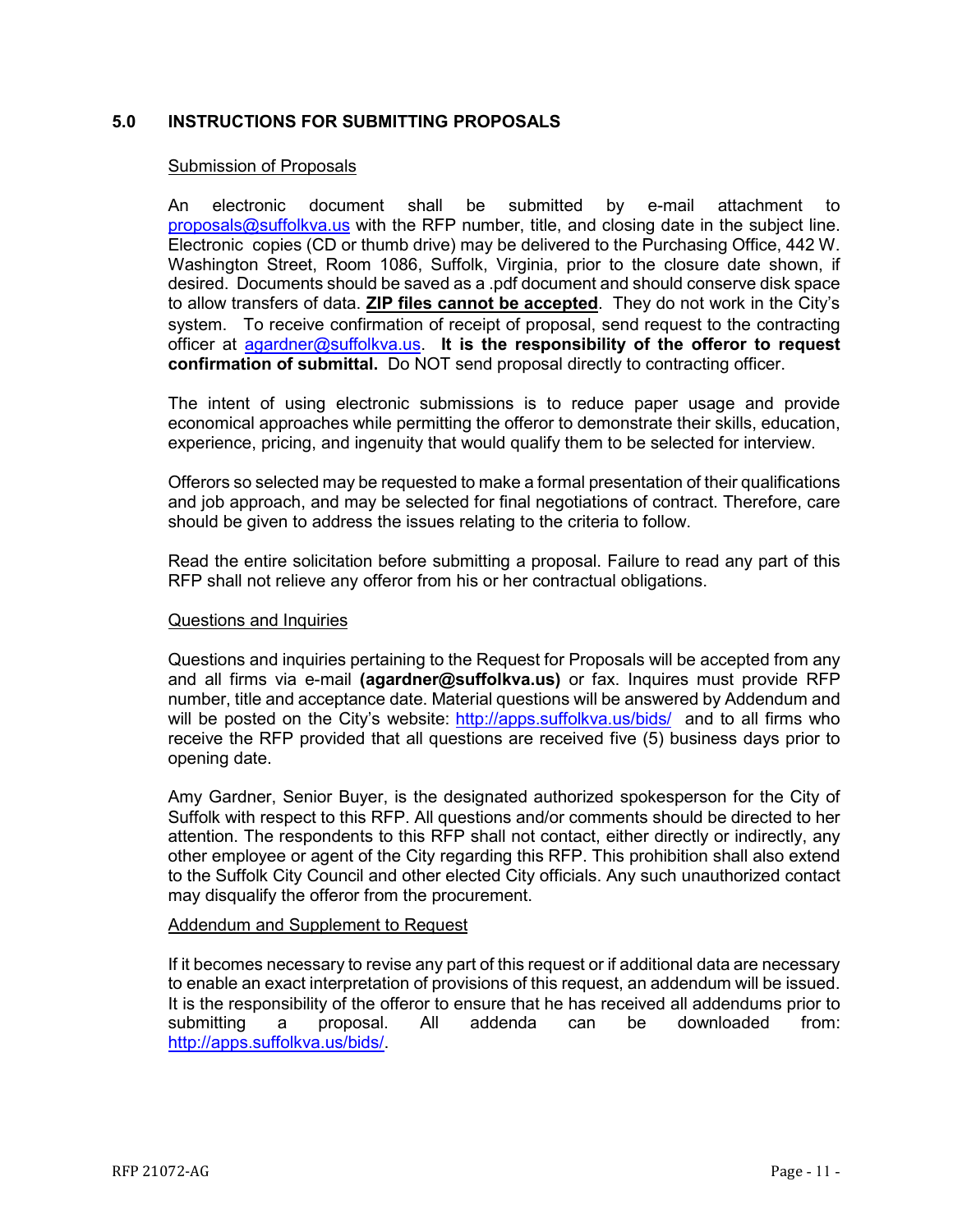## Firm Pricing for City Acceptance

Offers made during negotiation must be honored for City acceptance for 180 days from the date of offer.

## Proprietary Information

Trade secrets or proprietary information submitted by an offeror in connection with this solicitation shall not be subject to disclosure under the Virginia Freedom of Information Act; however, the offeror must invoke the protections of this section prior to or upon submission of the data or other materials, and must clearly identify the data or other materials to be protected and state the reasons why protection is necessary. Offerors shall not mark sections of their proposal as proprietary if they are to be part of the award of the contract and are of a "Material" nature. Any propriety information must be listed on the attached "Proprietary/confidential Information Identification" form and submitted with the proposal. An all-inclusive statement that the entire proposal is proprietary will result in rejection of the proposal.

## Authority to Bind Firm in Contract

Proposals MUST give full firm name and address of offeror. Failure to sign proposal may disqualify it. Person signing proposal should show TITLE or AUTHORITY TO BIND HIS FIRM IN A CONTRACT. Firm name and authorized signature must appear on proposal in the space provided on the pricing page.

## Preparation and Submission of Proposals

- 1. All proposals shall be signed by the individual or authorized principals of the firm.
- 2. All attachments to the Request for Proposal requiring executing by the firm are to be returned with the proposals.
- 3. Proposals are to be submitted electronically; title shall indicate the RFP number, time and date of public acceptance, and the title of the proposal.
- 4. It is the Offeror's responsibility that the proposals are received by the Purchasing Division BEFORE the time specified on the opening date. Requests for extensions of this time and date will not be granted. Proposals or unsolicited amendments to proposals received by the City after the acceptance date will not be considered.

## Miscellaneous Requirements

- 1. The City will not be responsible for any expenses incurred by a firm in preparing and submitting a proposal. All proposals shall provide a straightforward, concise delineation of the firm's capabilities to satisfy the requirements of this request. Emphasis should be on completeness and clarity of content.
- 2. Offerors who submit a proposal in response to this RFP may be required to make an oral presentation of their proposal. The Purchasing Division will schedule the time and location for this presentation.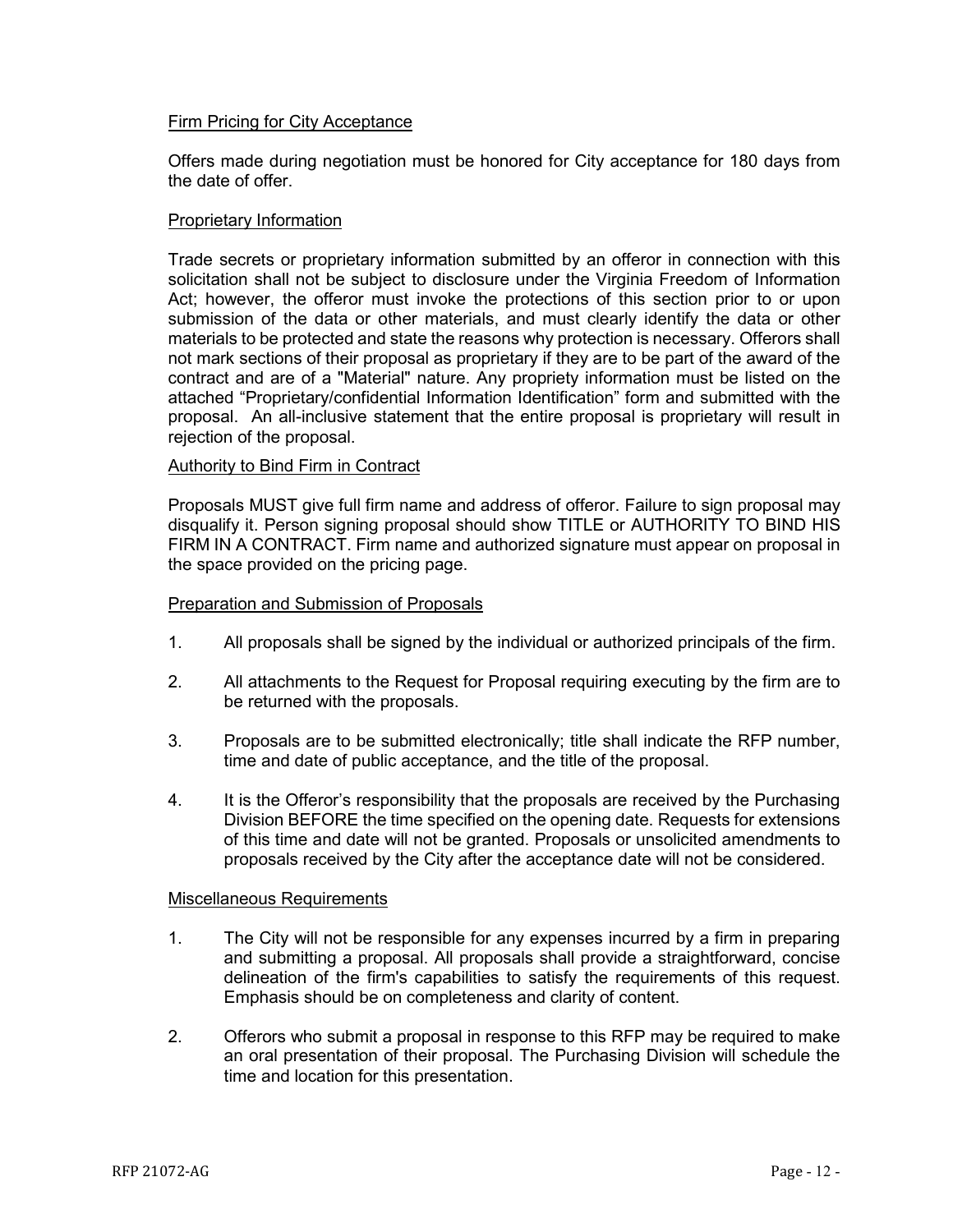- 3. The contents of the proposal submitted by the successful offeror and this RFP will become part of any contract awarded as a result of the Scope of Services contained herein. The successful firm will be expected to sign a contract with the City.
- 4. The City reserves the right to reject any and all proposals received by reason of this request, or to negotiate separately in any manner necessary to serve the best interests of the City.

## <span id="page-12-0"></span>**6.0 SPECIFIC PROPOSAL REQUIREMENTS**

Proposals should be as thorough and detailed as necessary to allow the City of Suffolk to properly evaluate the offeror's capabilities to provide the required services. Offerors are required to submit the following items in the format provided as a complete proposal.

The City reserves the right to request clarification of information submitted and to request additional information if deemed necessary.

## Cover Letter

The offeror will submit a brief cover letter. The cover letter should summarize key elements of the proposal. An individual authorized to bind Offeror must sign the letter and Signature Sheet, as well. Indicate the address and telephone number of the Contractor's office.

#### Background and Project Summary Section

This section should describe your understanding of the City, the work to be performed, and the objectives to be accomplished. Refer to the "Scope of Services" Section of this RFP.

## Methodology Section

Provide a detailed description of the approach and methodology to be used to accomplish the "Scope of Services" of this RFP. The Methodology Section should include the following:

- 1. An implementation plan that describes in detail (a) the methods, including controls by which your firm manages projects of the type sought by this RFP; (b) methodology for soliciting and documenting view of internal and external stakeholders: and (c) any other project management or implementation strategies or techniques that the respondent intends to employ in carrying out the work.
- 2. Detailed description of efforts your firm will undertake to achieve client satisfaction and to satisfy the requirements of the "Scope of Services" Section.
- 3. Detailed description of specific tasks you will require from City staff. Explain what the respective roles of City staff and your staff would be to complete the tasks specified herein.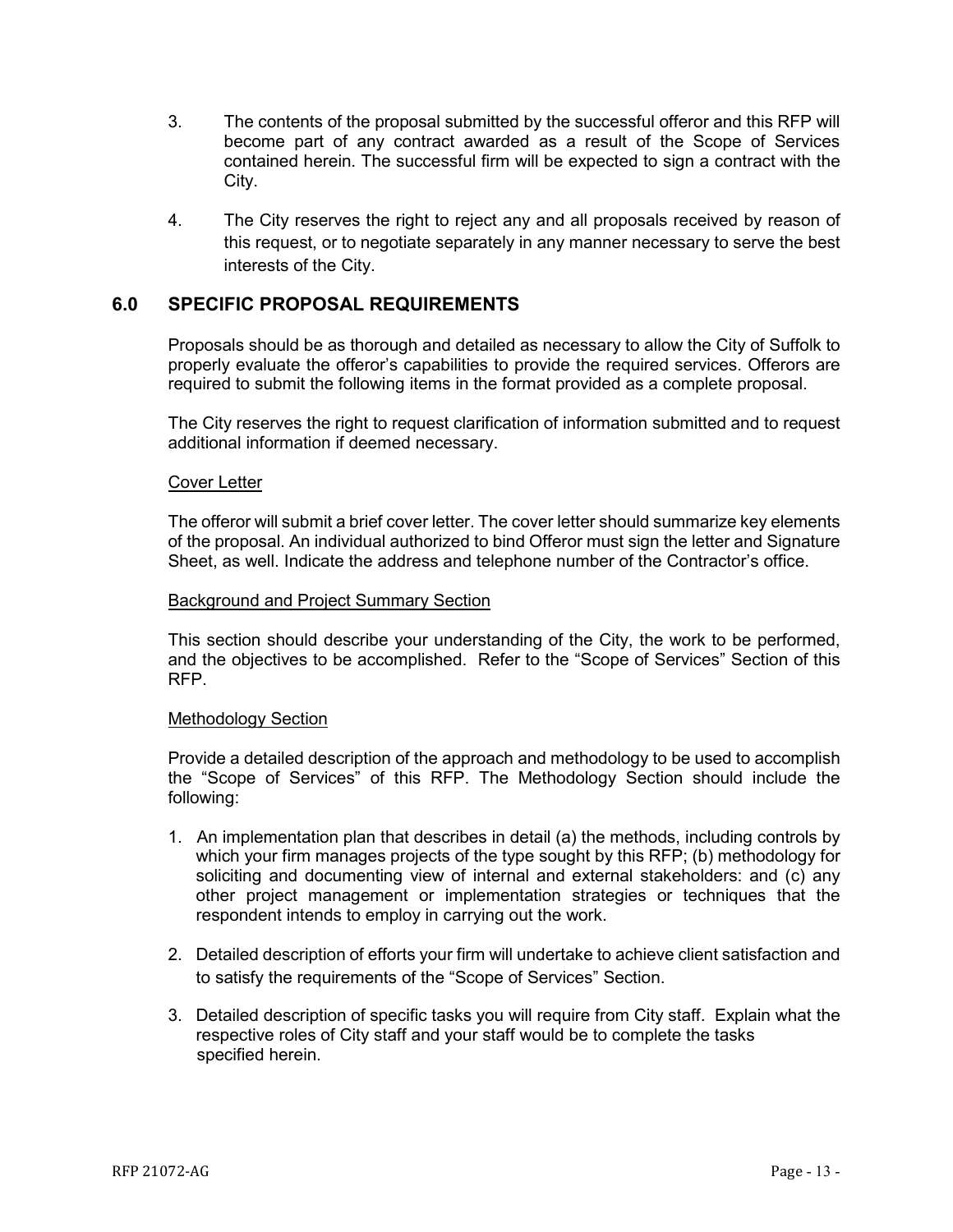## Staffing Section

Provide a list of key individual(s) who will be working on this contract and indicate the level/title of each member, and the function that each will perform. Include a resume for each designated individual, to include licenses, certifications, etc.

## **Qualifications**

The information requested in this section should describe the qualifications of the firm, key staff, and subcontractors performing projects within the past five (5) years that are similar in size and scope to that requested in the RFP.

- 1. A summary of the firm's demonstrated capability, including length of time that the firm has provided the services being requested herein.
- 2. Provide at least three (3) commercial/public references that received similar services from your organization. The City reserves the right to contact any the organizations or individuals listed. Information shall include: Local references are preferred.
	- Client name
	- Client point of contact, telephone number, and email address.

## Fee Proposal

Provide your organization's fee schedule for the services requested in this RFP.

## Format

Proposal should be submitted in the following format:

- Cover Letter (A)
- Proposal sequenced in accordance with paragraphs above
	- Forms as follows: **(All forms must be signed.)**
		- o *Signature Sheet (Page 30)*
		- o *Propriety/Confidential Information Identification (Page 31)*
		- o *Exceptions to RFP (Page 32)*
		- o *Anti-collision/Nondiscrimination/Drug Free Workplace Clauses (Page 33)*
		- o *Proof of Authority to Transact Business in Virginia (Page 34)*

## **7.0 EVALUATION AND AWARD CRITERIA**

The City's Evaluation Committee shall review each proposal and verify the claims and credentials of each Offeror. Two (2) or more Offerors deemed to be fully qualified and best suited among those submitting proposals will be selected for interview based on the criteria listed below:

• Understanding of the tasks and requirements (25%)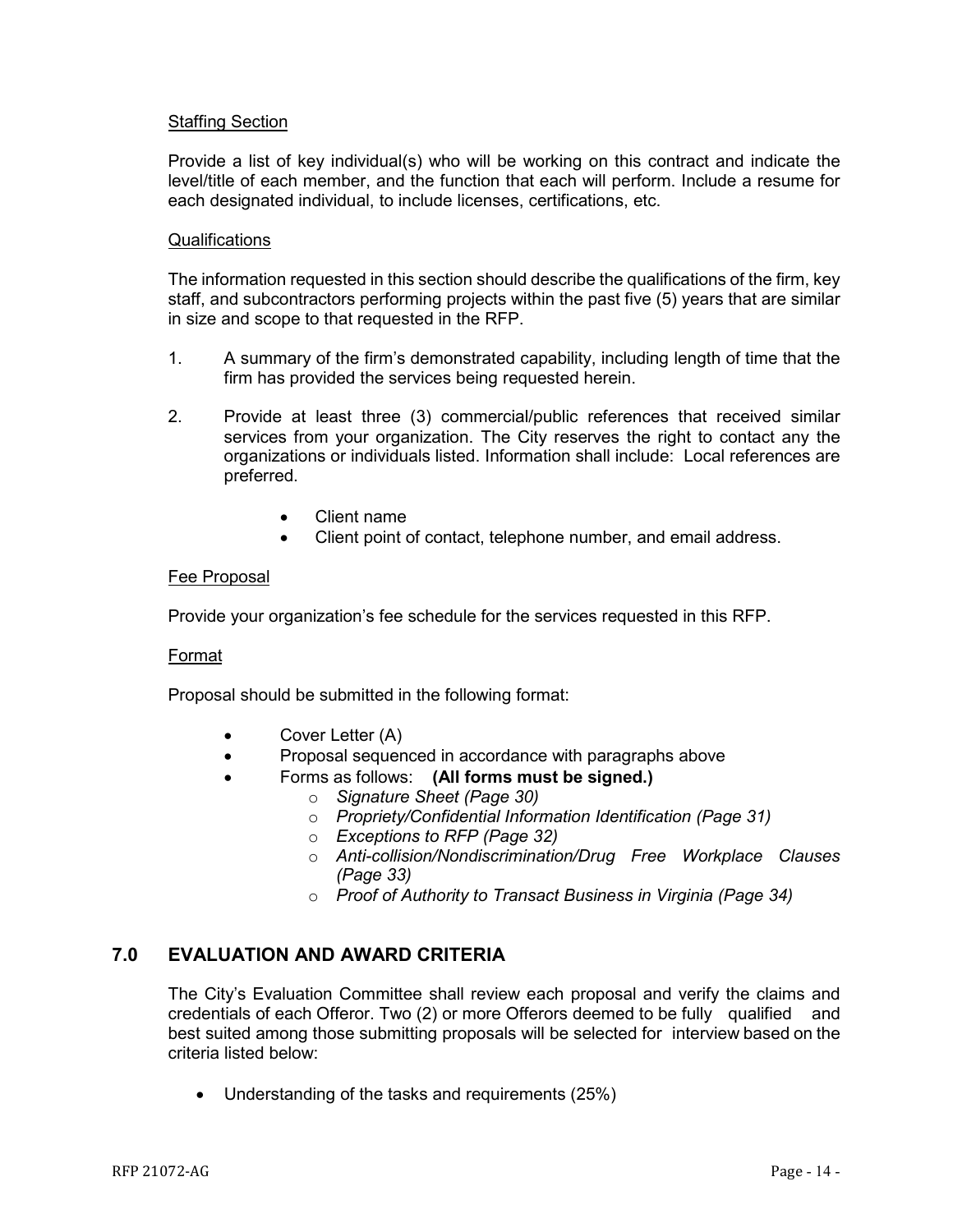- Experience in conducting similar scope, complexity, and magnitude for other agencies (20%)
- Management skills (20%)
- Fee proposal for proposed work plan (25%)
- Overall quality and completeness of proposal (10%)

Negotiations shall then be conducted with each of the offerors so selected. Price shall be considered, but need not be the sole determining factor. After negotiations have been conducted with each offeror, the City shall select the offeror which, in its opinion, has made the best proposal, and will award the contract to that offeror. Should the City determine, in its sole discretion, that one offeror is qualified, or that one offeror is clearly more highly qualified than the other under consideration, a contract may be negotiated and awarded to that offeror. The City of Suffolk is not required to furnish a statement of the reason(s) why a proposal was not deemed to be the most advantageous.

The successful firm will be expected to sign a contract with the City of Suffolk. The successful firm shall execute and return the contract documents to the City within ten (10) days of receipt. The City reserves the right to include additional terms and provisions, as negotiated.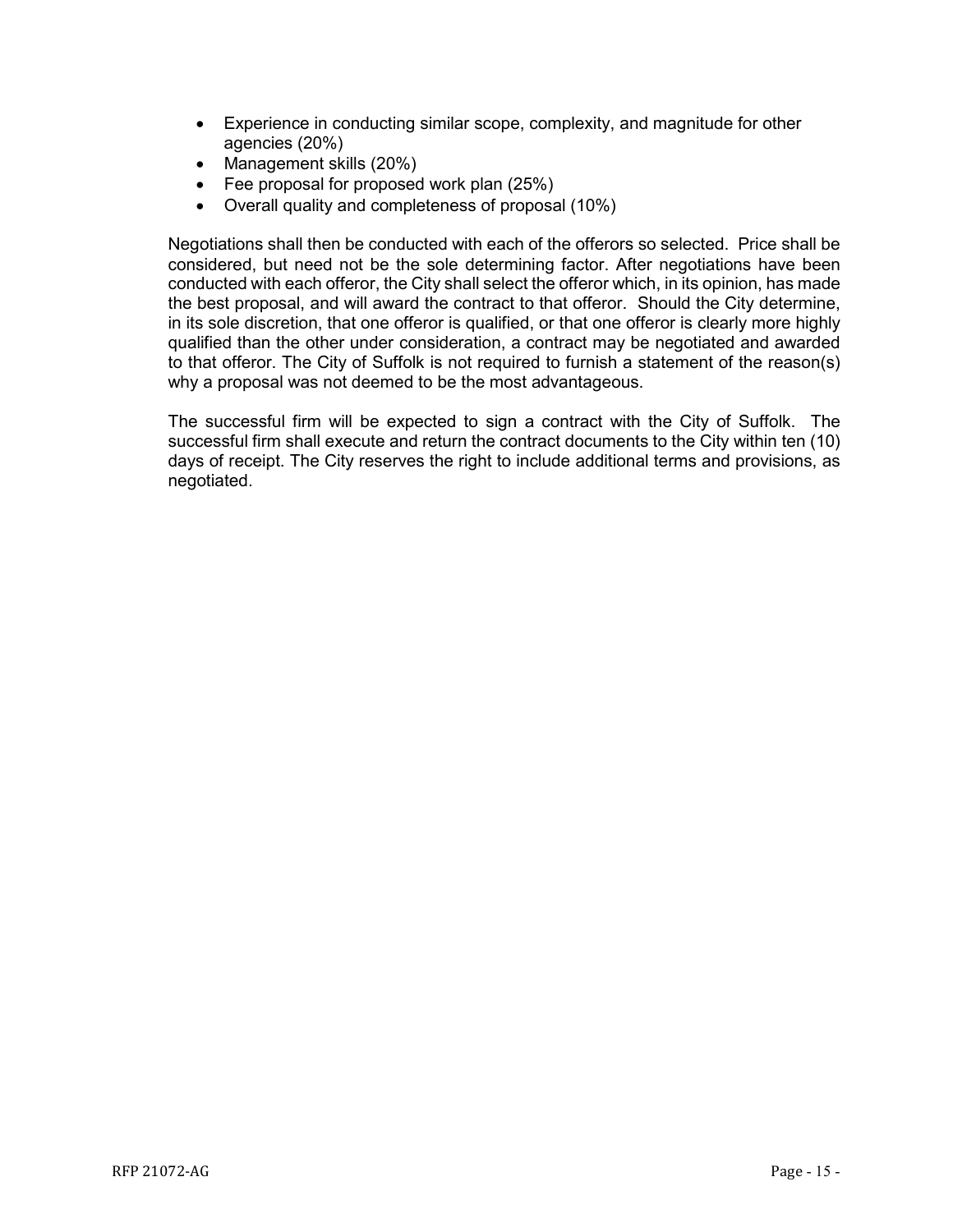## **8.0 ADDITIONAL INSTRUCTIONS**

<span id="page-15-0"></span>(Revised 10/17/19)

- 1. **Use of Form**: All proposals should be submitted in electronic (.pdf) format in accordance with this form. The offeror may attach/scan other information as required to the electronic document that will be made a part of the proposal. Electronic submittals on CD, DVD, flash drives, or other electronic media will be accepted if delivered prior to the closing time. The preferred method is by an attachment to an email addressed to: [proposals@suffolkva.us.](mailto:proposals@suffolkva.us) ZIP files cannot be accepted.
- 2. **Submittals**: Except as noted above, all proposals shall be sent as an attachment to email to: [proposals@suffolkva.us.](mailto:proposals@suffolkva.us) The subject line must show the proposal number and title.
- 3. **Late Proposals**: Proposals, if received by the City's Purchasing Division ("Purchasing") after the date and time specified, will not be considered. It will be the responsibility of the offeror to see that their proposal is received by Purchasing as specified. There will be no exceptions. Electronic proposals show the date and time sent. This must be prior to the closing date published on the front cover.
- 4. **City Hall Closure**: Should the City's electronic networks connectivity prevent receipt of proposals at the time of the scheduled proposal closing, the proposals will be accepted and opened on the next business day of the City, at the original scheduled hour, or as soon as connectivity is restored during normal business hours.
- 5. **Competition Intended**: It is the City's intent that this RFP permits competition. It shall be the offeror's responsibility to advise the Contract Officer in writing if any language requirement, specification, terms, conditions, or any combination thereof, inadvertently restricts or limits the requirements stated in this RFP to a single source. Such notification must be received by the Contract Officer prior to the date set for proposals to close.
- 6. **Contract Quantities**: The quantities specified in the RFP are estimates only unless otherwise clearly noted, and are given for the information of Offeror and for the purpose of proposal evaluation. They do not indicate the actual quantity that will be required, since such volume will depend upon requirements that may develop during the contract period. Quantities shown shall not be construed to represent any amount which the City shall be obligated to purchase under the contract, or relieve the offeror of his obligation to fill all orders placed by the City, except as clearly noted.
- 7. **Delivery**: The time of delivery of services must be stated in definite terms. If time of delivery for different goods and/or services varies, the offeror shall so state.
- 8. **Offeror's Qualifications**: Only proposals from established offerors for work similar in scope to work herein shall be considered; the City reserves the right to request specific reference information prior to award. Offeror shall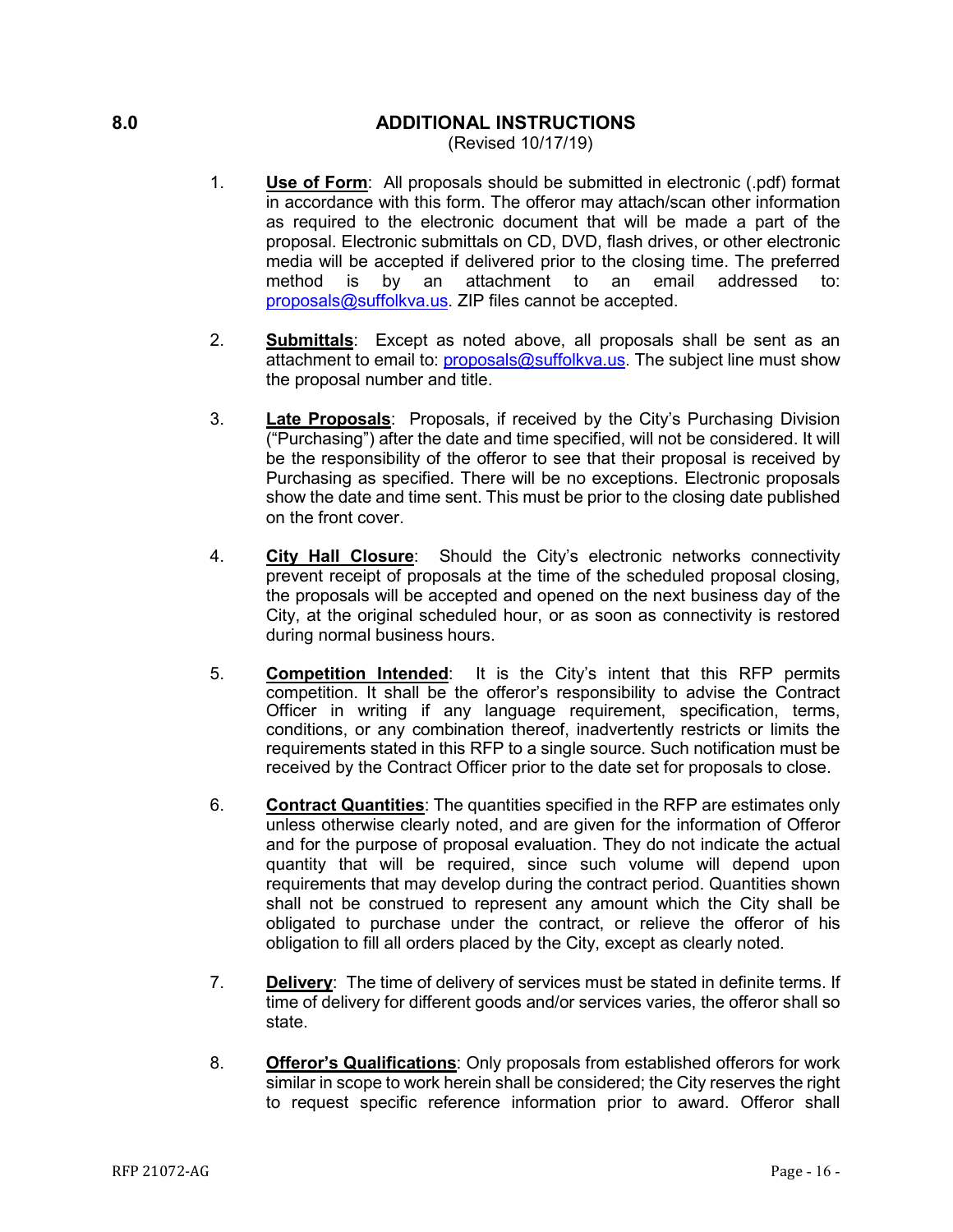demonstrate that they have adequate and appropriate manpower, tools and equipment to respond and perform in accordance with the provisions herein.

The City may, at its option, disqualify an offeror and reject its proposal for cause. Reasons deemed to be sufficient for this action shall include, but not be limited to, the following:

- **Exidence of collusion among offerors.**
- Receipt of more than one proposal on any project from an individual, or from a corporation. This restriction does not apply to sub-consultants
- Default on any previous contract.
- For unreasonable failure to complete a previous contract within the specified time or for being in arrears on an existing contract without reasonable cause for being in arrears.
- **Inability to perform as revealed by an investigation of the offeror's financial** statement, experience and/or plant and equipment.
- Offeror does not meet project-specific requirements, as identified in the solicitation.
- 9. **Pricing to be F.O.B. Destination – Freight Allowed**: Pricing shall be F.O.B. destination-freight included for all competitive proposals. F.O.B. Destination-Freight Included shall include all shipping costs to the City location(s) at the unit cost. No additional shipping charges shall be allowed.
- 10. **Samples**: Samples, when requested, must be furnished free of expense, and upon request, if not destroyed, will be returned at the offeror's risk and expense.
- 11. **Silence of Specifications**: The apparent silence of these specifications and any supplemental specifications as to any detail or the omission from the specifications of a detailed description concerning any point shall be regarded as meaning that only the best commercial practices are to prevail and correct type, size and design are to be used. All interpretations of these specifications shall be made on the basis of this statement.
- 12. **Capacity of Offeror:** All proposals must be signed by a responsible officer or employee having the authority to bind the firm in contract. The offeror agrees that its contract performance shall be in strict conformance with the contract documents.
- 13. **Rights to Damages**: By signing its proposal, the offeror assigns to the City any and all rights that it may have under the antitrust laws of the United States and the Commonwealth of Virginia in any way arising from or pertaining to this proposal. This provision is remedial in nature and is to be liberally construed by any court in favor of the City.
- 14. **Anti-collusion**: The offeror certifies by signing its proposal that the proposal is made without prior understanding, agreement, or accord with any other person or firm submitting a proposal for the same goods and/or services and this proposal is in all respects bona fide, fair, and not the result of any act of fraud or collusion with another person or firm engaged in the same line of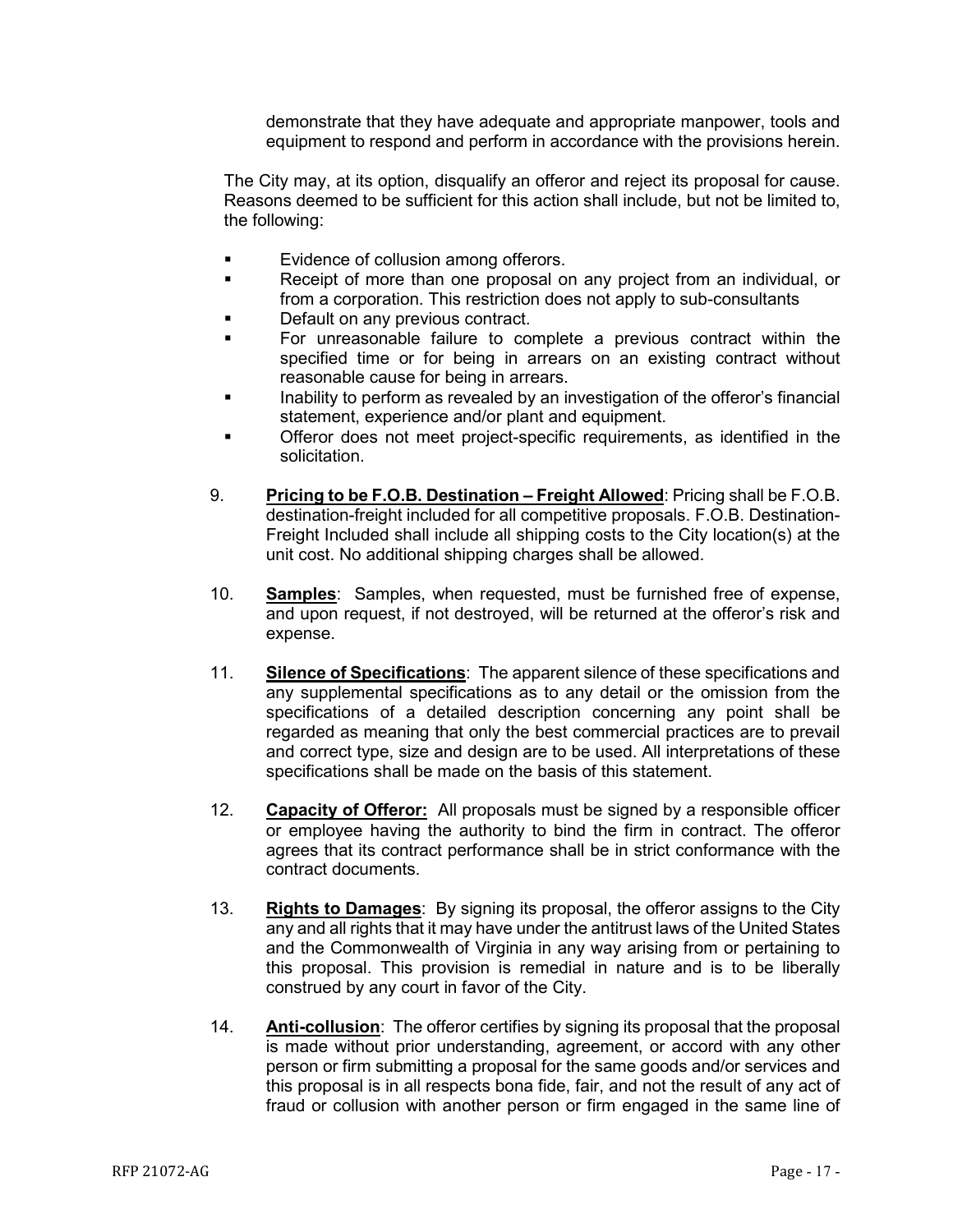business or commerce. Any false statement hereunder may constitute a felony and can result in a fine and imprisonment, as well as civil damages. Should sub-consultants have interest in multiple submittals, this clause does not apply except when an act of collusion or fraud has occurred.

15. **Contact Prohibition**: Direct contact with City departments other than Purchasing, on the subject of this proposal is expressly forbidden except with the foreknowledge and permission of the Contract Officer. Violation may result in a determination that your firm is ineligible for an award.

All questions shall be in writing to the Contract Officer shown on the title page of the proposal. The respondents to this RFP shall not contact, either directly or indirectly, any other employee or agent of the City regarding this RFP. This prohibition shall also extend to the Suffolk City Council and locally elected officials. Any such unauthorized contact may disqualify the offeror from this procurement.

- 16. **Debarment Status**: By submitting a proposal, offerors certify that they are not currently debarred by the Commonwealth of Virginia from submitting proposals or proposals on contracts for the type of goods and/or services covered by this solicitation, nor are they an agent of any person or entity that is currently so debarred.
- 17. **Ethics in Procurement**: Offeror must provide written disclosure with their proposal if one of its officers, directors, trustees, partners, employees, or lenders is an employee or officer of the City of Suffolk or an immediate family member of the employee or officer (as defined by Section 2.2-4368 of the Virginia Procurement Act) who is involved personally or substantially participates in procurement transactions or owns or controls an interest of more than three percent (3%) of the company or receives more than \$5,000 annually from the Offeror.
- 18. **Addenda**: If issued, addenda to this solicitation will be posted on the Purchasing website [http://apps.suffolkva.us/bids/bid\\_search\\_all.jsp](http://apps.suffolkva.us/bids/bid_search_all.jsp) It is the offeror's responsibility to check the website or contact the Purchasing Division prior to the submittal deadline to ensure that the Offeror has a complete, up-to-date package. Acknowledgement of all issued Addenda shall be indicated in the proposal.
- 19. **Withdrawal of Proposals**: Proposals may be withdrawn (cancelled) any time prior to the closing time and date. Withdrawal of proposals may be accomplished by submitting such request in writing on the issuing company's letterhead either by email, in person, or by certified mail.
- 20. **Award**: Award will be made to the offeror considered by the City's sole determination after following the procedure outlined herein. The process used for this solicitation shall be Competitive Negotiation as outlined in the Virginia Public Procurement Act.
- 21. **Announcements**: Upon the award or the announcement of the decision to award a contract, the City will publicly post such notice on the electronic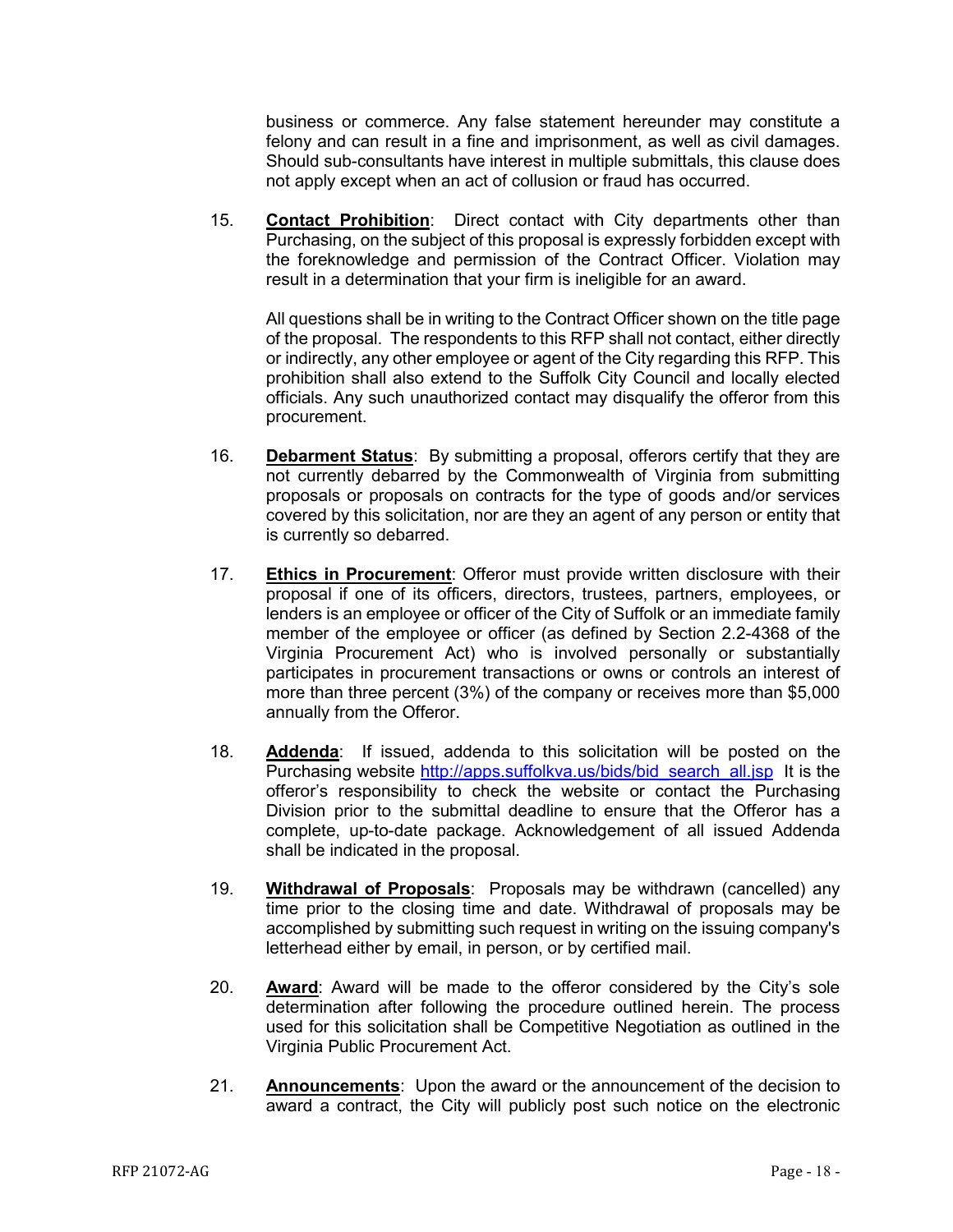bulletin board located outside of the Purchasing Division and on the Purchasing web site: [www.suffolkva.us/bids/.](http://www.suffolkva.us/bids/)

- 22. **Offer/Acceptance**: Each proposal is received with the understanding that the acceptance in writing by the City of the offer to furnish any or all of the goods and/or services described therein, shall constitute a contract between the Offeror and the City, which shall bind the offeror to furnish and deliver the goods and/or services quoted at the prices stated and in accordance with the conditions of the accepted proposal; and the City on its part to order from such offeror, except for causes beyond reasonable control; and pay for, at the agreed prices, all goods and/or services specified and delivered.
- 23. **City's Rights**: The City reserves the right to reject any and all proposals, and to waive any informality if it is determined to be in the best interest of the City.
- 24. **Appeals Procedure**: Upon offeror's request, administrative appeals information will be provided that shall be used for hearing protests of a decision to award, or an award, appeals from refusal to allow withdrawal of proposals, appeals from disqualification, appeals for debarment or suspension, or determination of non-responsibility and appeals from decisions or disputes arising during the performance of a contract. To be timely all appeals shall be made within the time periods set forth by the Virginia Public Procurement Act, §2.2-4357, *et seq*. Contact the Contract Officer at once for assistance.
- 25. **Additional Conditions**: The Contract Terms and Conditions and all Instructions in this solicitation are intended to apply to the resulting contract and shall supersede any conflicting terms in the Offeror's proposal. Any additional conditions an offeror intends be considered must be submitted with the proposal and noted as an exception. Such exceptions may result in a finding that the submittal is 'non-responsive' to the proposal, negating possibility of an award to that offeror. Contractual documents submitted by the successful firm after an award will not be accepted.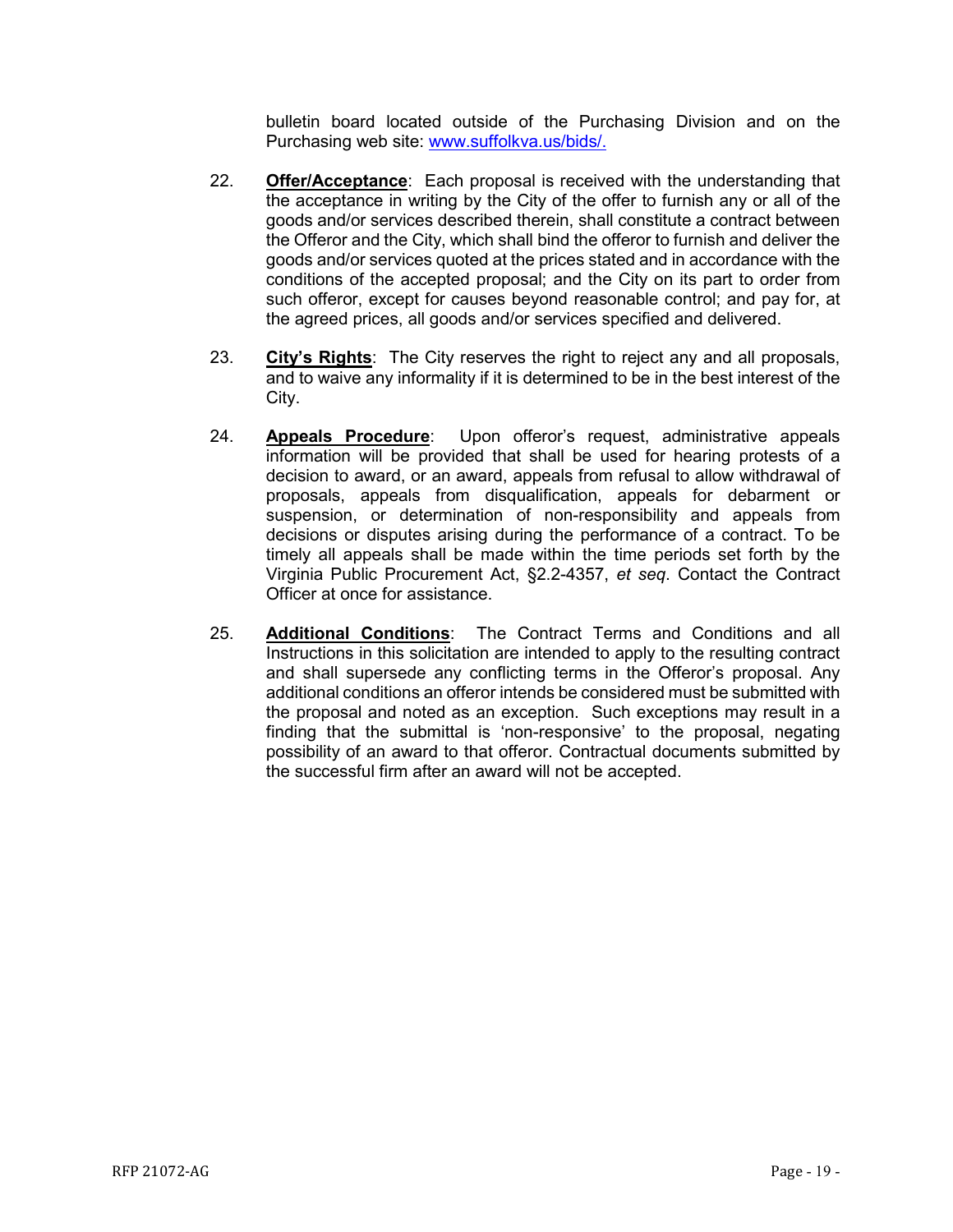## **9.0 CONTRACT TERMS AND CONDITIONS**

- <span id="page-19-0"></span>1. **Conflict**: In the event of a conflict between the contract documents, including these Contract Terms and Conditions, the final executed contract documents shall control.
- 2. **Alien employment**: Contractor certifies that he does not and shall not during the performance of the contract for goods and services in the Commonwealth, knowingly employ unauthorized aliens as defined in the federal Immigration Reform and Control Act of 1986, as amended.
- 3. **Anti-Discrimination**: The Consultant certifies to the City that they will conform to the provisions of the Federal Civil Rights Act of 1964, as amended, as well as the Virginia Fair Employment Contracting Act of 1975, as amended, where applicable, the Virginians with Disabilities Act, the Americans with Disabilities Act and §2.2- 4311 of the Virginia Public Procurement Act (VPPA). If the award is made to a faith-based organization, the organization shall not discriminate against any recipient of goods, services, or disbursements made pursuant to the contract on the basis of the recipient's religion, religious belief, refusal to participate in a religious practice, or on the basis of race, age, color, gender or national origin and shall be subject to the same rules as other organizations that contract with public bodies to account for the use of the funds provided; however, if the faith-based organization segregates public funds into separate accounts, only the accounts and programs funded with public funds shall be subject to audit by the public body. (Code of Virginia 2.2.4343.1E).

The following provisions apply to all contracts over \$10,000:

- 1. During the performance of this contract, the Consultant agrees as follows:
	- a. The Consultant will not discriminate against any employee or applicant for employment because of race, religion, color, sex, national origin, age, disability, service disabled veterans or any other basis prohibited by state law relating to discrimination in employment, except where there is a bona fide occupational qualification reasonably necessary to the normal operation of the Consultant. The Consultant agrees to post in conspicuous places, available to employees and applicants for employment, notices setting forth the provisions of this nondiscrimination clause.
	- b. The Consultant, in all solicitations or advertisements for employees placed by or on behalf of the Consultant, will state that such Consultant is an equal opportunity employer.
	- c. Notices, advertisements and solicitations placed in accordance with federal law, rule or regulation shall be deemed sufficient for the purpose of meeting these requirements.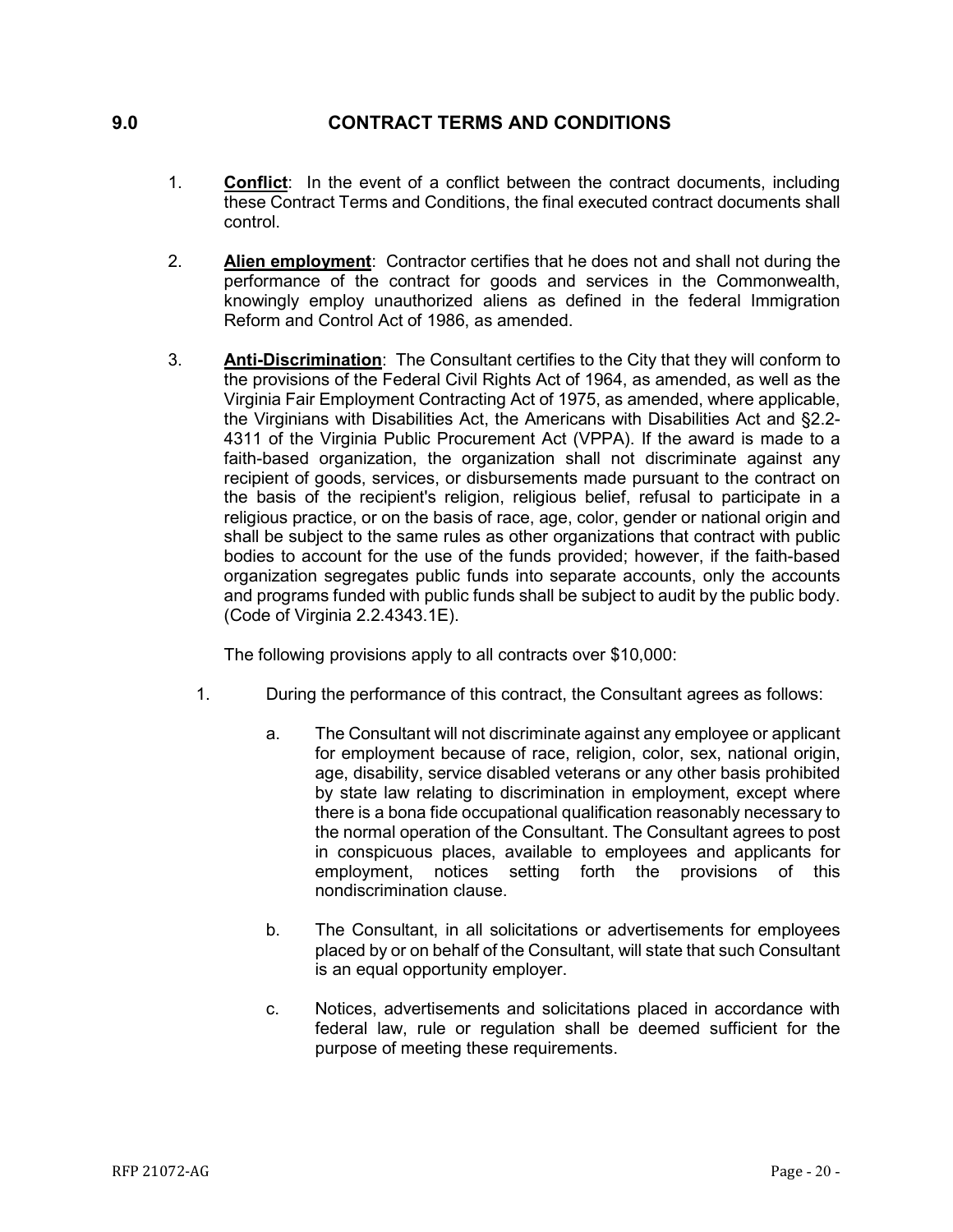- 2. The Consultant will include the provisions of the foregoing paragraphs a, b, and c above in every subcontract or purchase order over \$10,000, so that the provisions will be binding upon each subcontractor or vendor.
- 4. **Assignment of Contract:** A contract shall not be assignable by the Consultant in whole or in part without the written consent of the City.
- 5. **Availability of Funds**: A contract shall be deemed in force only to the extent of appropriations available to each department for the purchase of such goods and/or services. The City's extended obligations on those contracts that envision extended funding through successive fiscal periods shall be contingent upon actual appropriations for the following years.
- 6. **Changes and Additions**: It shall be the responsibility of the Consultant to notify the City, in writing, of any necessary modifications or additions in the Scope of the contract. Compensation for changes or additions in the Scope of the contract will be negotiated and approved by the City, in writing.

It is understood and agreed to by both the City and the Consultant that such modifications or additions to the contract shall be made only by the full execution of the City's standard Contract change order form. Furthermore, it is understood and agreed by both parties that any work done by the Consultant on such modification or addition to the contract prior to the City's execution of its standard Contract change order form shall be at the total risk of the Consultant and said work may not be compensated by the City.

- 7. **Conflicts of Interests**: The Consultant shall not accept or receive commissions or other payments from third parties for soliciting, negotiating, procuring, or effecting insurance on behalf of the City. The City may not procure supplies, equipment, materials or other goods from a Consultant on the same project.
- 8. **Consultant's Failure to Perform**: Failure of the Consultant to perform the contract by reason of the City's non-acceptance of additional conditions submitted after the award shall result in termination of the contract by the City, and may result in debarment of the Consultant for a period of up to three (3) years. Termination and /or debarment of the Consultant shall not constitute a waiver by the City of any other rights or remedies available to the City by law or contract.
- 9. **Contractual Disputes**: The Consultant shall give written notice to the Purchasing Agent of his intent to file a claim for money or other relief at the time of the occurrence or the beginning of the work upon which the claim is to be based.

The written claim shall be submitted to the Purchasing Agent no later than sixty (60) days after final payment. If the claim is not disposed of by agreement, the Purchasing Agent shall reduce his decision to writing and mail or otherwise forward a copy thereof to the Consultant within thirty (30) days of receipt of the claim.

The Purchasing Agent's decision shall be final unless the Consultant appeals within thirty (30) days by submitting a written letter of appeal to the City Manager, or his designee. The City Manager shall render a decision within sixty (60) days of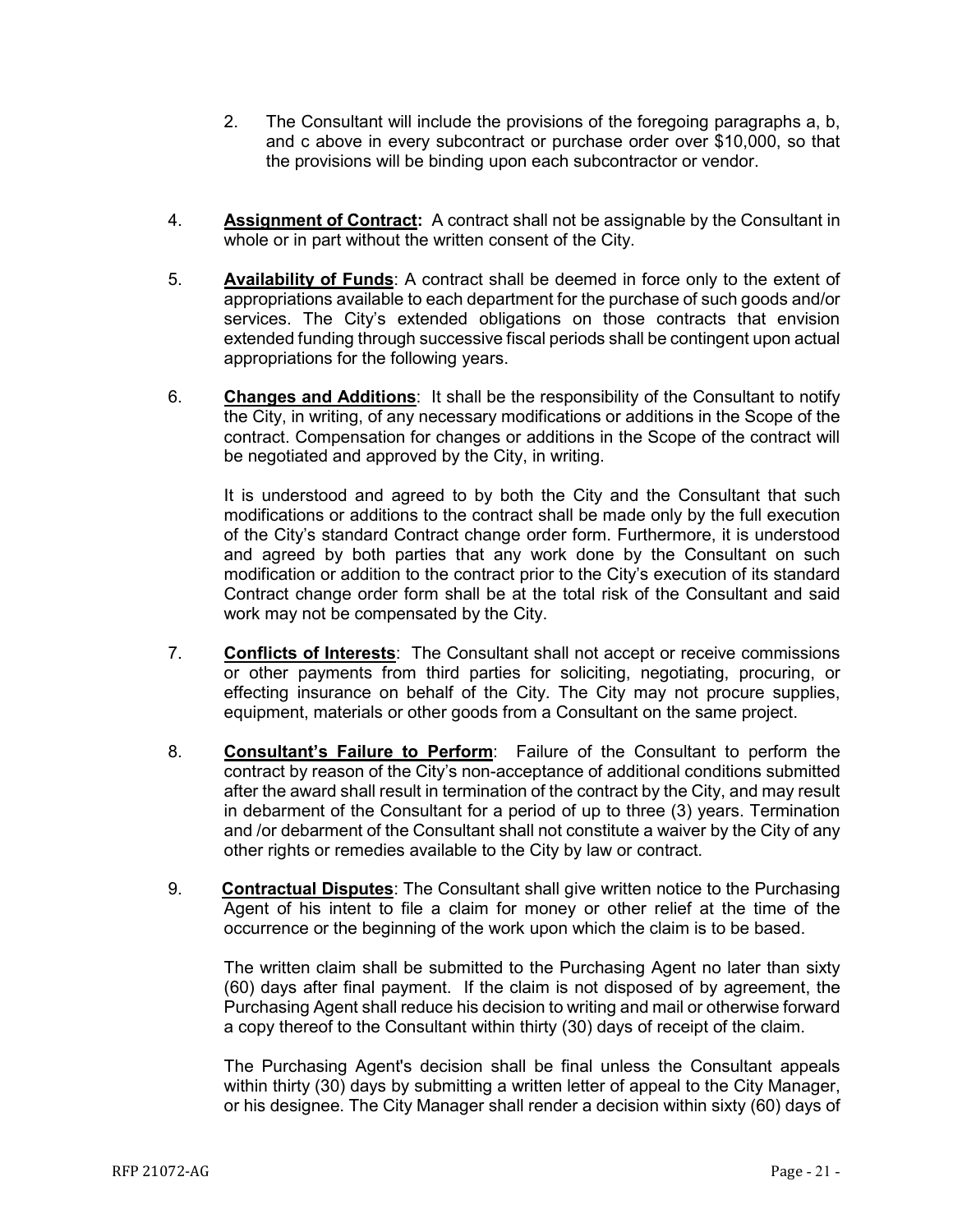receipt of the appeal.

- 10. **Copyright Protection**: Consultant agrees to defend and save the City, its agents, officials, and employees, harmless from liability of any nature or kind, for use of any copyright, composition, secret process, patented or unpatented invention, articles or appliances furnished or used in the performance of the contract, or which Consultant is not the patentee, assignee, or licensee, to the same extent as provided in the above paragraph.
- 11. **Default**: In event of default by Consultant, the City reserves the right to procure the goods and/or services from other sources, and hold Consultant liable for any excess cost occasioned thereby. Such actions taken by the City shall not release the Consultant from additional remedies that may be allowed by law.
- 12. **Drug-Free Workplace**: During the performance of this contract, the Consultant agrees to (1) provide a drug-free workplace for the Consultant's employees; (2) post in conspicuous place, available to employees and applicants for employment, a statement notifying employees that the unlawful manufacture, sale, distribution, dispensation, possession, or use of a controlled substance or marijuana is prohibited in the Consultant's workplace and specifying the actions that will be taken against employees for violations of such prohibition; (3) state in all solicitation or advertisement for employees placed by or on behalf of the Consultant that the Consultant maintains a drug-free workplace; and (4) include the provisions of the foregoing clauses in every subcontract or purchase order of over \$10,000, so that the provisions will be binding upon each sub-consultant or vendor.

For the purposes of this section, "drug-free workplace" means a site for the performance of work done in connection with a specific contract awarded to a Consultant, the employees of whom are prohibited from engaging in the unlawful manufacture, sale, distribution, dispensation, possession or use of any controlled substance or marijuana during the performance of the contract.

- 13. **Entire Agreement**: This contract and any additional or supplementary documents incorporated herein by reference contain all the terms and conditions agreed upon by the parties hereto, and no other agreements, oral or otherwise, regarding the subject matter of this contract or any part thereof shall have any validity or bind any of the parties hereto. The contract shall not be modified, altered, changed or amended unless in writing and signed by the parties hereto.
- 14. **Exemption from Taxes**: The City is exempt from state sales tax and federal excise tax. A tax exemption certificate indicating the City's tax exempt status will be furnished by the City upon request.
- 15. **Faith-based Organizations**: The City of Suffolk does not discriminate against faith-based organizations.
- 16. **Governing Law**: This contract shall be made, entered into, and shall be performed in the City of Suffolk, Virginia, and shall be governed by the applicable laws of the Commonwealth of Virginia without regard to its conflict of law rules. In the event of litigation concerning this the contract, the parties agree to the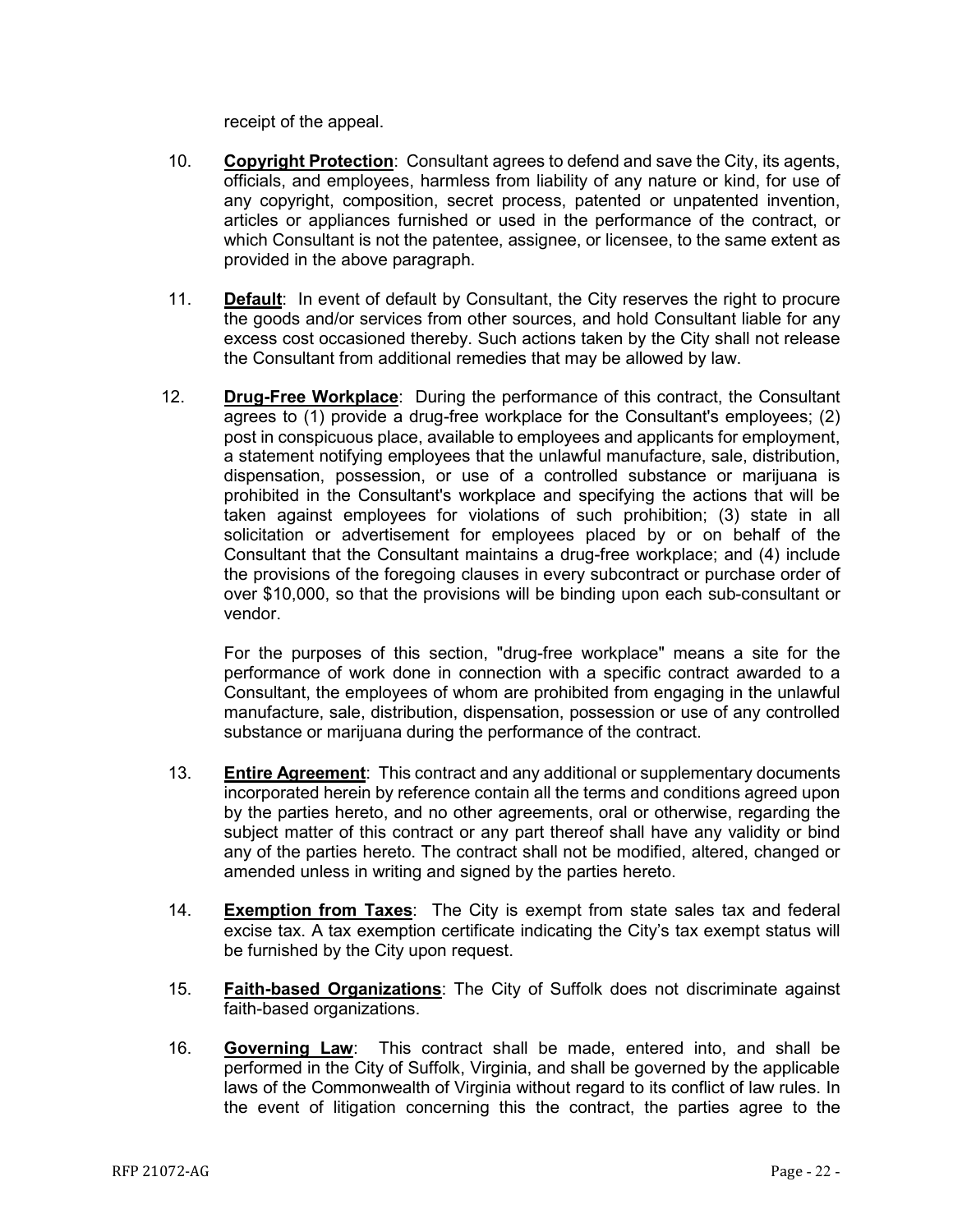exclusive jurisdiction and venue of the Circuit Court of the City of Suffolk, Virginia; however, in the event that the federal court has jurisdiction over the matter, then the parties agree to the exclusive jurisdiction and venue of the U.S. District Court for the Eastern District of Virginia, Norfolk Division.

The Consultant shall not cause a delay in services because of litigation pending or during litigation proceedings, except with the express, written consent of the City or written instruction/order from the Court.

- 17. **Indemnification**: Consultant shall defend and indemnify the City, and the City's employees, agents, and volunteers, from and against any and all damage claim, liability, cost, or expense (including, without limitation, attorney's fees and court costs) of every kind and nature (including, without limitation, those arising from any injury or damage to any person, property or business) incurred by or claimed against Consultant, its employees, agents, and volunteers, or incurred by or claimed against the City, the City's employees, agents, and volunteers, arising out of, or in connection with, the performance of all services hereunder by Consultant. This indemnification includes, but is not limited to, any financial or other loss, including, but not limited to, any adverse regulatory, agency or administrative sanction or civil penalties, incurred by the City due to the negligent, fraudulent or criminal acts of Consultant or any of the Consultant's officers, shareholders, employees, agents, consultants, sub-consultants, or any other person or entity acting on behalf of Consultant. Unless otherwise provided by law, the Consultant indemnification obligations hereunder shall not be limited in any way by the amount or type of damages, compensation, or benefits payable by or for Consultant under workers' compensation acts, disability benefit acts, other employee benefit acts, or benefits payable under any insurance policy. This paragraph shall survive the termination of the contract including any renewal or extension thereof.
- 18. **Independent Contractor**: The Consultant and any employees, agents, or other persons or entities acting on behalf of the Consultant shall act in an independent capacity and not as officers, employees, or agents of the City.
- 19. **Insurance**: Consultant shall procure, maintain, and provide proof of insurance coverage for injuries to persons and property damage as may arise from or in conjunction with the work performed on behalf of the City by the Consultant, his agents, representatives, employees or subcontractors. Proof of coverage as contained herein shall consist of all policies, endorsements, declaration pages, and certificates of insurance and shall be submitted fifteen (15) days prior to the commencement of work, and such coverage shall be maintained by the Consultant for the duration of the contract period; for occurrence policies. Claims made policies must extend reporting period for two (2) years after expiration date.
	- a. General Liability

Coverage shall be as broad as: Comprehensive General Liability endorsed to include Broad Form, Commercial General Liability Form including Products/Completed Operations.

Minimum Limits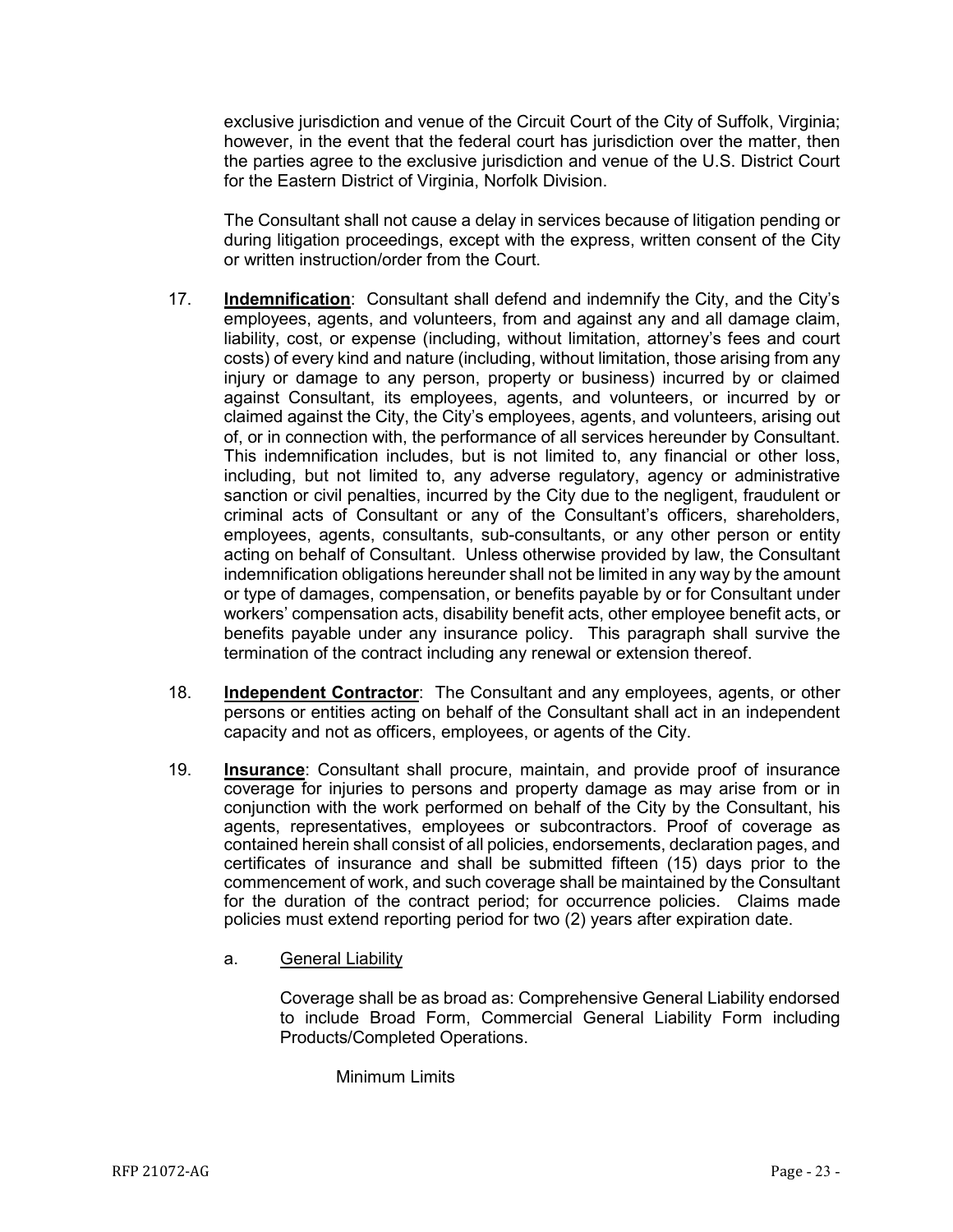- \$2,000,000 General Aggregate Limit
- \$2,000,000 Products & Completed Operations
- \$1,000,000 Personal and Advertising Injury
- \$1,000,000 Each Occurrence Limit
	- \$50,000 Fire Damage Limit
		- \$5,000 Medical Expense Limit
- b. Automobile Liability

Coverage sufficient to cover all vehicles owned, used, or hired by the Consultant, his agents, representatives, employees or subcontractors.

Minimum Limits

\$1,000,000 Combined Single Limit \$5,000 Medical Expense Limit

c. Workers' Compensation

Limits as required by the Workers' Compensation Act of Virginia. Employers Liability, \$100,000/\$500,000/\$100,000

d. Umbrella/Excess Liability

\$2,000,000 umbrella/excess liability coverage

- e. Coverage Provisions
	- 1. All deductibles or self-insured retention shall appear on the certificate(s).
	- 2. The City of Suffolk, its officers, officials, employees, agents and volunteers shall be added as "additional insured" as their interests may appear. This provision does not apply to Professional Liability or Workers' Compensation/Employers' Liability.
	- 3. The Consultant's insurance shall be primary over any applicable insurance or self-insurance maintained by the City.
	- 4. Shall provide 30 days' written notice to the City before any cancellation, suspension, or void of coverage in whole or part, where such provision is reasonable.
	- 5. All coverage for subcontractors of the Consultant shall be subject to all of the requirements stated herein.
	- 6. Failure to comply with any reporting provisions of the policy(s) shall not affect coverage provided the City, its officers/officials, agents, employees and volunteers.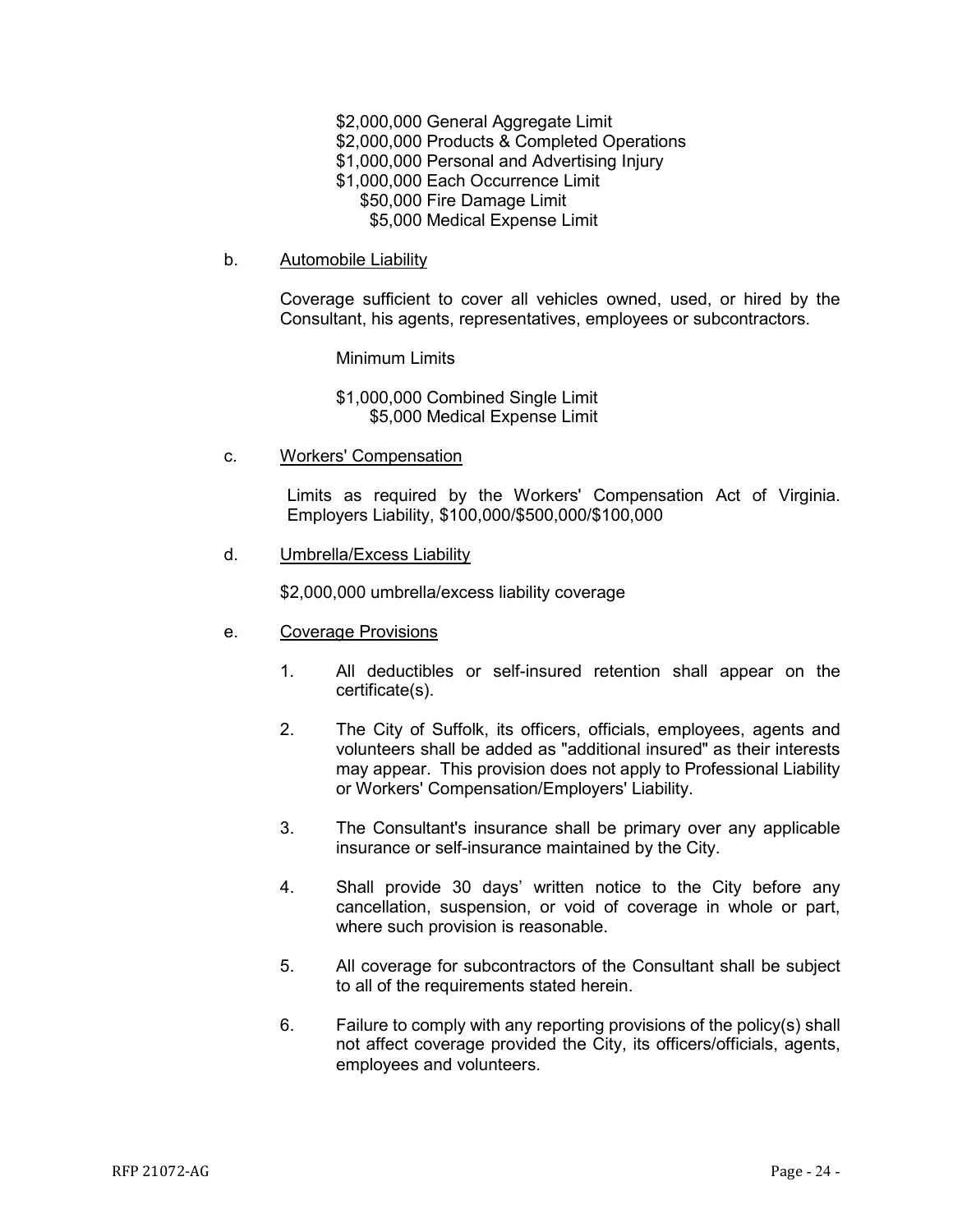- 7. The insurer shall agree to waive all rights of subrogation against the City, its' officers/officials, agents, employees or volunteers for any act, omission or condition of premises which the parties may be held liable by reason of negligence.
- 8. The Consultant shall furnish the City certificates of insurance including endorsements affecting coverage. The certificates are to be signed by a person authorized by the insurance company(s) to bind coverage on its behalf, if executed by a broker, notarized copy of authorization to bind, or certify coverage must be attached.
- 9. All insurance shall be placed with insurers maintaining an A.M. Best rating of no less than an A:VII. If A.M. Best rating is less than A:VII, approval must be received from City's Risk Officer.

All coverage designated herein shall be as broad as the Insurance Services Office (ISO) forms filed for use with the Commonwealth of Virginia.

20. **Invoicing/Payment and Interest:** Prior to payment the Consultant shall provide their federal employer identification number. Payment to the Consultant shall be made not more than forty-five (45) days after goods or services are received; or not more the forty-five (45) days after the invoice is rendered, whichever is later.

Unless otherwise provided under the terms of this contract, interest for late payment shall not exceed one percent (1%) per month.

The Consultant shall submit invoices on a frequency to be determined, as agreed upon by the City, for each payment requested. Such statement shall also include a detailed breakdown of all charges.

All such invoices will be paid promptly unless any items thereon are questioned, in which event payment will be withheld pending verification of the amount claimed and the validity of the claim. The Consultant shall provide complete cooperation during any such investigation.

- 21. **Laws, Regulations**: Consultant shall keep fully informed of all federal, state, and local laws, ordinances and regulations that in any manner affect the conduct of the work. Consultant shall at all times observe and comply with all such laws, ordinances and regulations.
- 22. **License Requirement**: All firms doing business in the City are required to be licensed in accordance with the City of Suffolk business license ordinance. Wholesale and retail merchants without a business location in the City of Suffolk are exempt from this requirement. Any questions concerning business licenses should be directed to the Commissioner of the Revenue's Office, telephone (757) 514-4260 or [comrev@suffolkva.us.](mailto:comrev@suffolkva.us)
- 23. **Ownership of Documents**: Any data generated, reports, specifications, blueprints, negatives or other documents prepared by the Consultant in the performance of its obligations under the resulting contract shall be the exclusive property of City of Suffolk, and all such materials shall be returned to the owner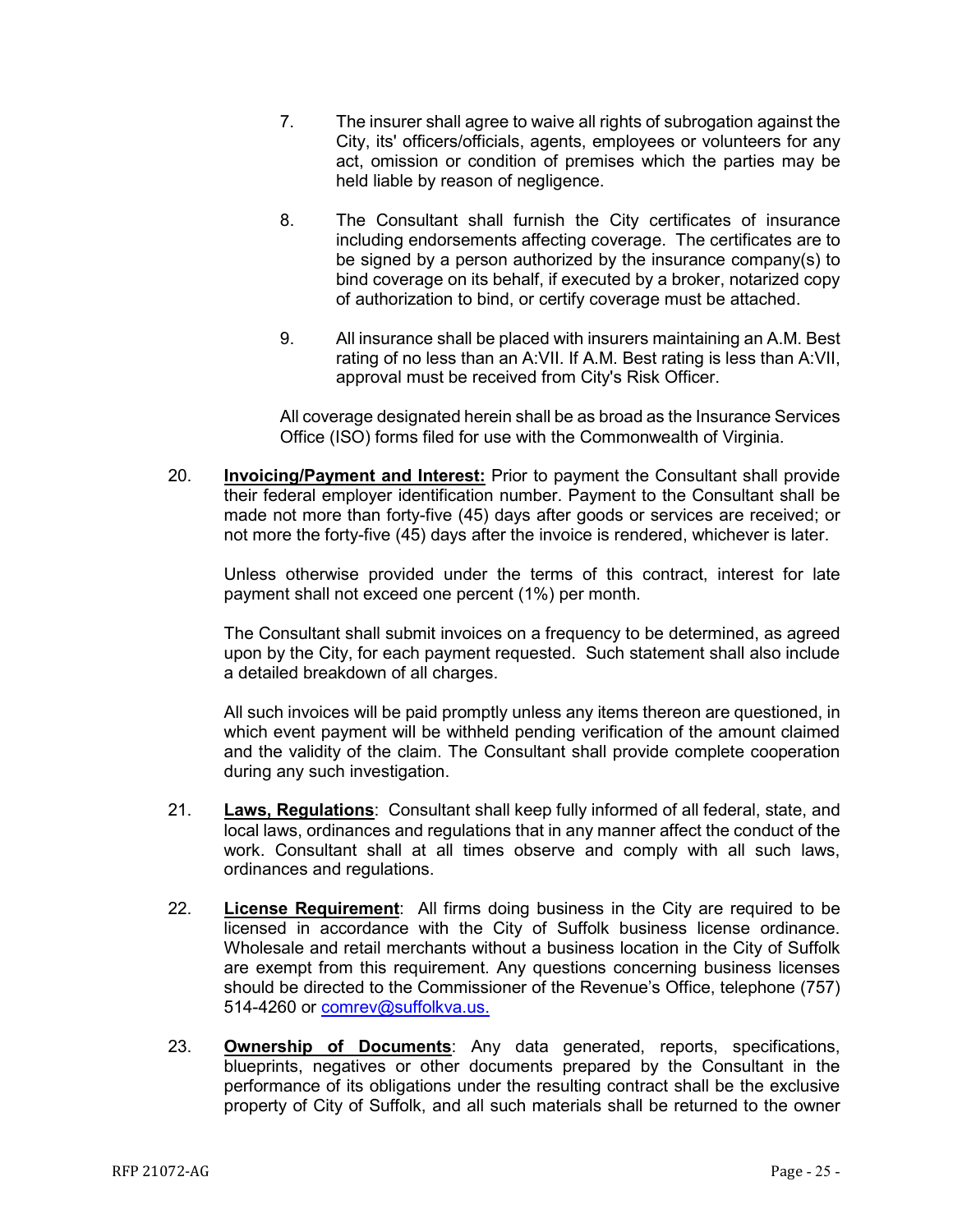upon completion, termination, or cancellation of this contract. The Consultant shall not use, willingly allow, or cause such materials to be used for any purpose other than performance of all Consultant's obligations under the resulting contract without the prior written consent of City of Suffolk. Documents and materials developed by the Consultant under the resulting contract shall be the property of City or Suffolk; however, the Consultant may retain file copies, which cannot be used without prior written consent of the Owner. City of Suffolk agrees that the Consultant shall not be liable for any damage, loss, or injury resulting from the future use of the provided documents for other than the project specified, when the Consultant is not the firm of record.

- 24. **Payments to Subcontractors:** Within seven (7) days after receipt of amounts paid by the City for work performed by a subcontractor under this contract, the Consultant shall either:
	- a. Pay the Subcontractor for the proportionate share of the total payment received from the City attributable to the work performed by the Subcontractor under this contract; or
	- b. Notify the City and Subcontractor, in writing, of his intention to withhold all or a part of the Subcontractor's payment and the reason for non- payment.

The Consultant shall pay interest to the Subcontractor on all amounts owed that remain unpaid beyond the seven-day period except for amounts withheld as allowed in item b. above.

Unless otherwise provided under the terms of this contract, interest shall accrue at the rate of one percent per month.

The Consultant shall include in each of its subcontracts a provision requiring each Subcontractor to include or otherwise be subject to the same payment and interest requirements as set forth above with respect to each lower-tier subcontractor.

The Consultant's obligation to pay an interest charge to a subcontractor pursuant to this provision may not be construed to be an obligation of the City.

25. **Records and Inspection**: The Consultant shall maintain full and accurate records with respect to all matters covered under this contract, including, without limitation, accounting records, written policies, procedures, time records, telephone records, and any other supporting evidence used to memorialize, reflect, and substantiate charges or fees related to this contract. The Consultant's records shall be open to inspection and subject to audit and/or reproduction, during normal working hours, by the City and its employees, agents or authorized representatives after giving at least three (3) days' notice to the Consultant by the City. The City shall have access to such records from the effective date of this contract, for the duration of the contract, and for five (5) years after the date of final payment by the City to the Consultant pursuant to this contract or any renewal or extension of this contract. The City's employees, agents or authorized representatives shall have access to the Consultant's facilities, shall have access to all necessary records and shall be provided adequate and appropriate work space, in order to conduct audits. All records and information generated under the contract shall be property of the City,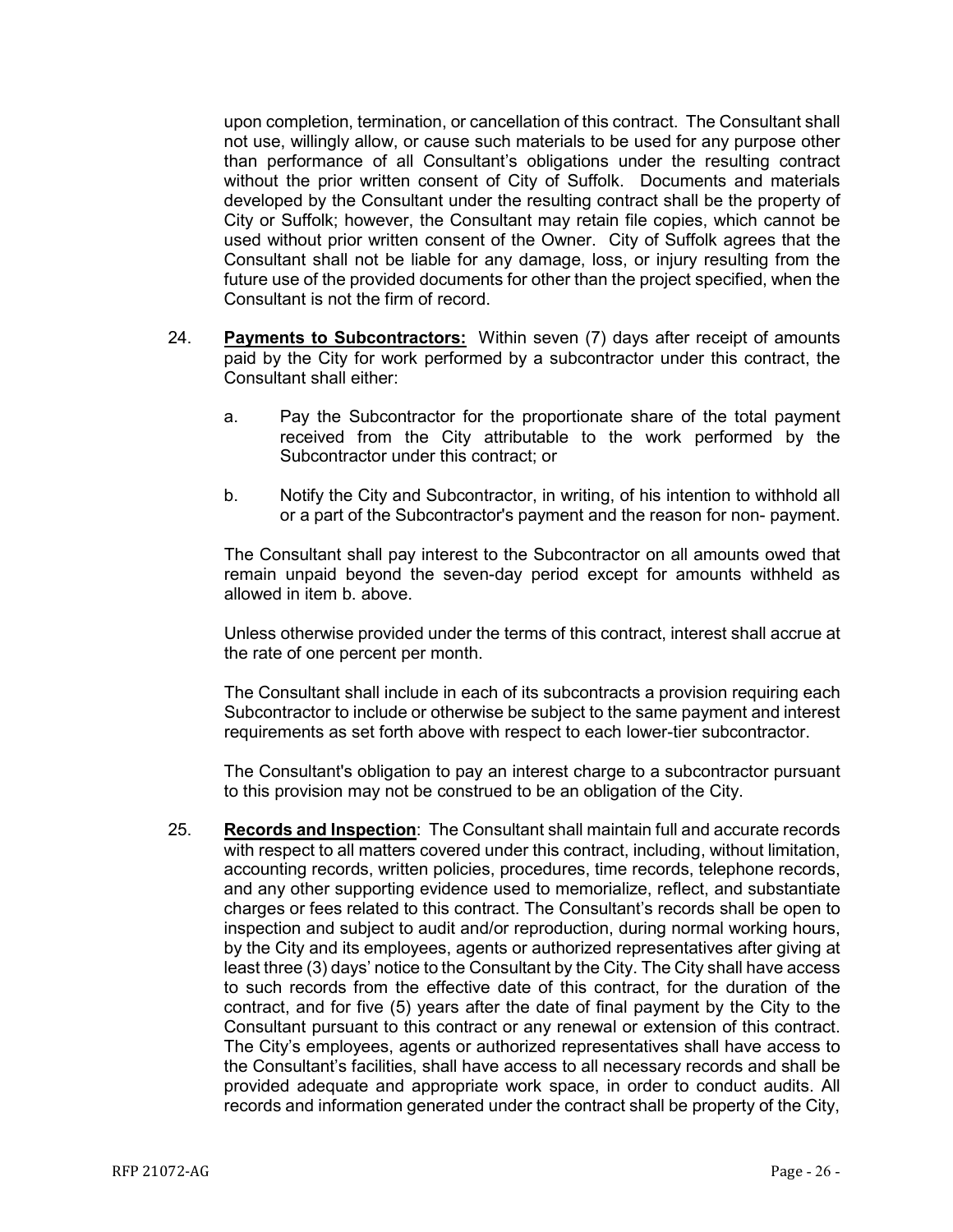whether retained by the City or the Consultant. The Consultant shall not make any other use of this information, expect to provide service to the City under the contract, unless specifically authorized by the City in writing.

- 26. **Responsibility of Consultant**: The Consultant shall, without additional costs or fee to the City, correct or revise any errors or deficiencies in his performance. Neither the City's review, approval or acceptance of, nor payment for any of the services required under this Contract shall be deemed a waiver of rights by the City, and the Consultant shall remain liable to the City for all costs which are incurred by the City as a result of the Consultant's negligent performance of any of the services furnished under the contract.
- 27. **Rights and Remedies Not Waived**: In no event shall the making by the City of any payment to the Consultant, or the waiver by the City of any provision under this contract including any obligation of the Consultant, constitute or be construed as a waiver by the City of any other provision, obligation, breach of covenant, or any default which may exist under this contract on the part of the Consultant, and the making of any such payment by the City while any such breach or default exists shall not impair or prejudice any right or remedies available to the City.
- 28. **Safety**: All Consultants and sub-contractors performing services for the City are required and shall comply with all Occupational Safety and Health Administration (OSHA), State and City Safety and Occupational Health Standards and any other applicable rules and regulations. Also all Consultants and sub-consultants shall be held responsible for the safety of their employees and any unsafe acts or conditions that may cause injury or damage to any persons or property within and around the work site area under this contract.
- 29. **Scheduling and Delays**: The parties to any contract resultant of this solicitation acknowledge that all or part of the work to be performed hereunder may be delayed and extended at the option of the City. Such delays may be caused by delays, denials and modifications of the various state or federal permits, or for other reasons. The City shall not be required to pay any of the Consultant's direct or indirect costs, or claims for compensation, extended overhead, or other damage or consequential damages arising out of or related to any delays or interruptions required or ordered by the City. If the City delays a task order for any reason for a continuous period of ninety (90) days or more, the City and Consultant will negotiate a mutually agreeable adjustment to the Consultant's fee.
- 30. **Severability**: If any provision of the contract or the application thereof to any person or circumstances shall to any extent be invalid or unenforceable, the remainder of the contract, or the application of such provision to persons or circumstances other than those which it is invalid or unenforceable, shall not be affect hereby, and each provision of the contract shall be valid and enforced to the full extent permitted by law.
- 31. **Submissions:** All project correspondence, design/review documents, reports, etc. prepared by the Consultant shall be distributed to the City's Project Manager for each task in the format and number of copies as directed by the task statement of work.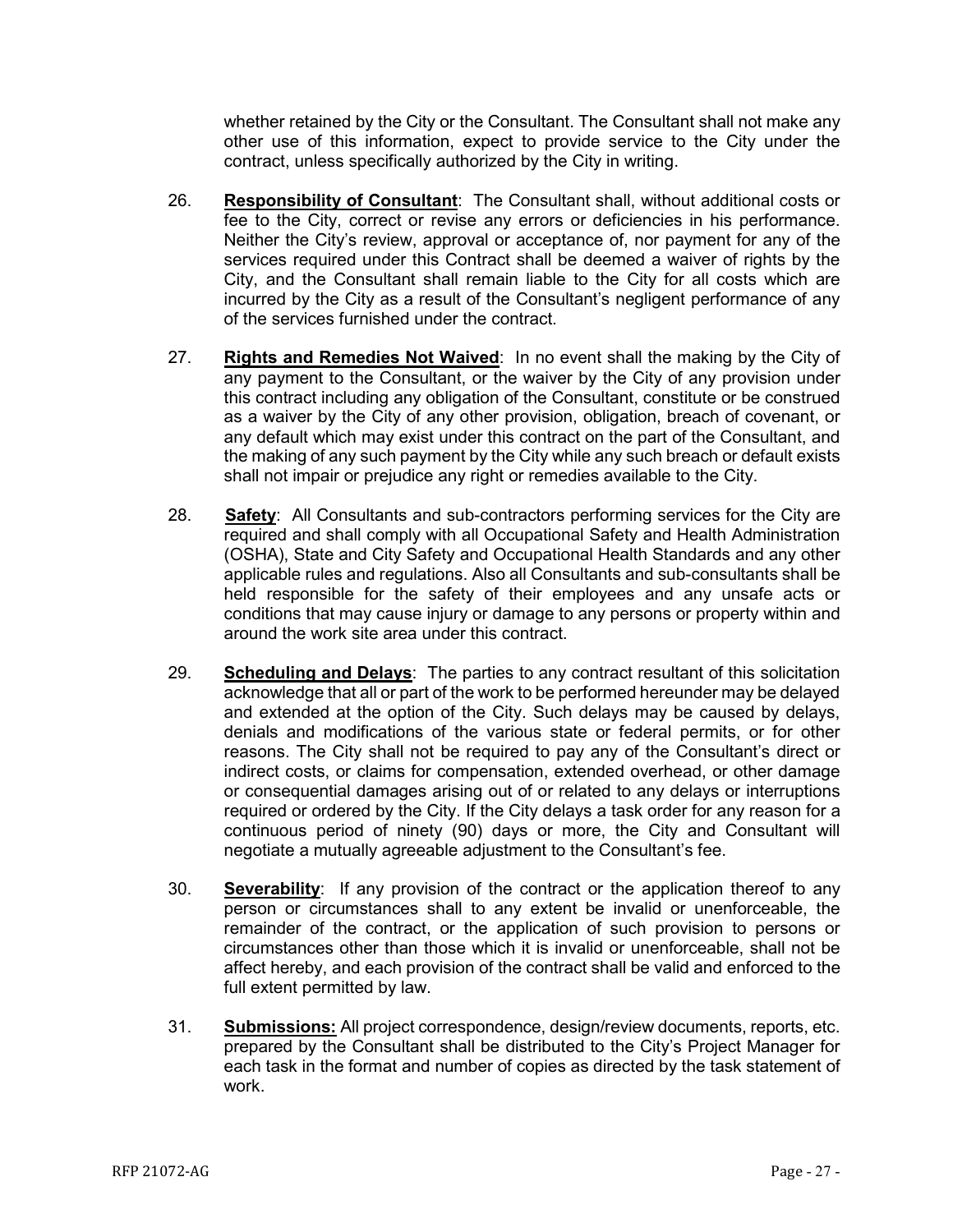Within thirty (30) days of project completion, the Consultant shall prepare and submit a Project Completion Report with project closeout documents and submit to the City's Project Manager.

- 32. **Clean Air and Water Pollution Control:** Contractor agrees to comply with all applicable standards, orders, and regulations issued pursuant to the Clean Air Act (42 USC § 740-7671q) and the Federal Water Pollution Control Act as amended (33 USC § 1251-1387). The Contractor agrees to report any violation to the City immediately upon discovery. Violations must be reported to the Federal awarding agency and the Regional Office of the Environmental Protection Agency. Contractor must include this requirement in all subcontracts that exceeds \$150,000
- 33. **Termination for Cause**: In the event that the Consultant shall for any reason or through any cause be in default of the terms of this contract, the City may give Consultant written notice of such default by certified mail/return receipt requested at the address set forth in Consultant's Proposal/ or as provided in this contract.

Unless otherwise provided, Consultant shall have ten (10) days from the date such notice is mailed in which to cure the default. Upon failure of Consultant to cure the default, the City may immediately cancel and terminate this contract as of the mailing date of the default notice.

Upon termination, Consultant shall withdraw its personnel and equipment, cease performance of any further work under the contract, and turn over to the City any work in process for which payment has been made. In the event of violations of law, safety or health standards and regulations, this contract may be immediately cancelled and terminated by the City and provisions herein with respect to opportunity to cure default shall not be applicable.

34. **Termination for Convenience**: The City may at any time, and for any reason, terminate this contract by written notice to the Consultant specifying the termination date, which shall be not less than thirty (30) days from the date such notice is mailed.

Notice shall be given to Consultant by certified mail/return receipt requested at the address set forth in Consultant's Proposal or as provided in this contract. In the event of such termination, the Consultant shall be paid such amount as shall compensate the Consultant for the work satisfactorily completed, and accepted by the City, at the time of termination. If the City terminates this Consultant, Consultant shall withdraw its personnel and equipment, cease performance of any further work under this Consultant, and turn over to the City any work completed or in process for which payment has been made.

35. **COVID-19 Procedures:** All Contractors and sub-contractors performing services for the City are required and shall comply with all policies and procedures for COVID-19 from the Occupational Safety and Health Administration (OSHA), Virginia Department of Health (VDH) and Center for Disease Control (CDC) and all other City and State rules and regulations. Contractor's employees who are known or suspected to be infected with SARS-CoV-2 virus shall not report to or remain at the worksite until cleared to return to work. Contractor shall report if an employee who is positive for COVID-19 has been at the worksite to the Department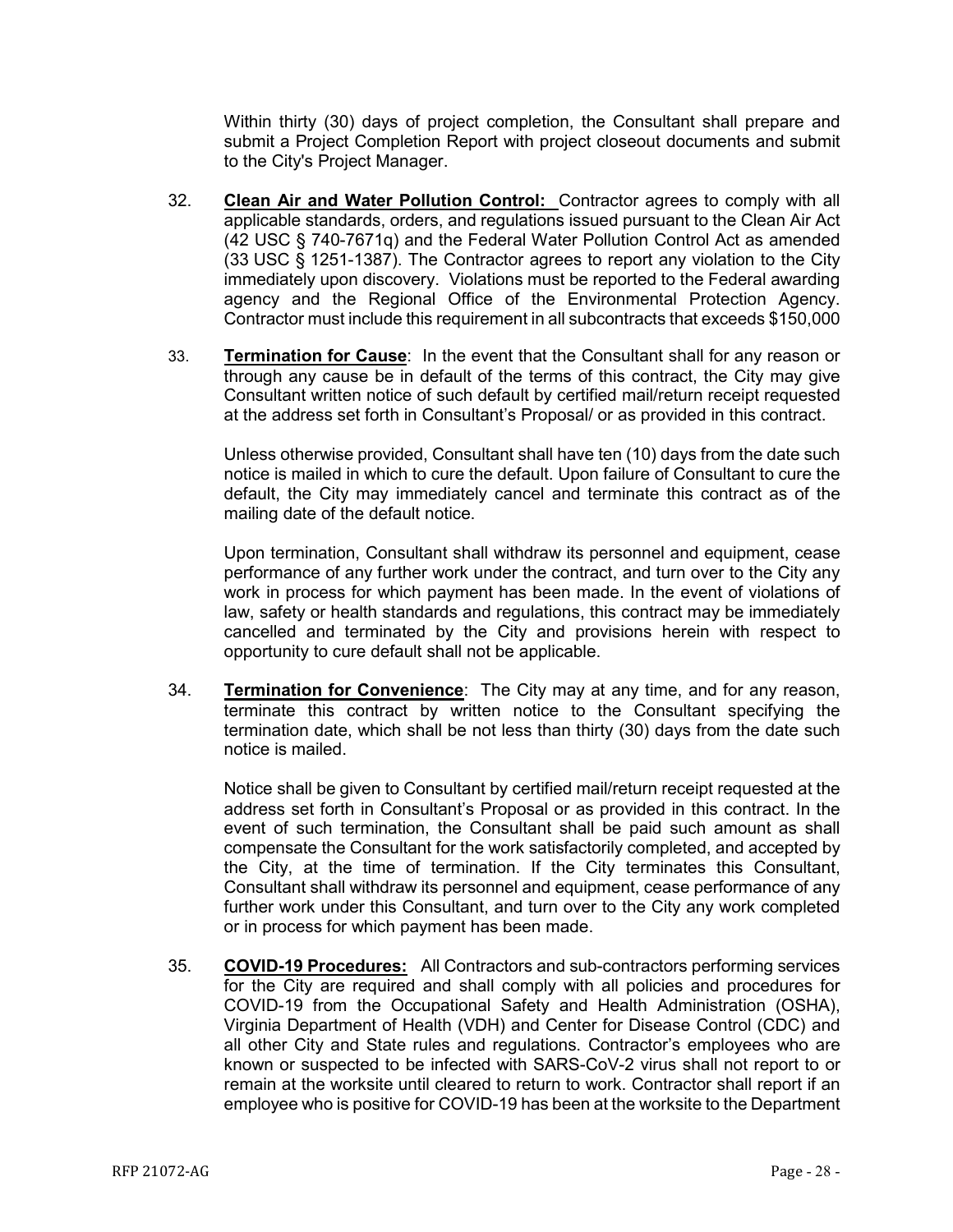in which they are working for immediately. Contractor shall keep confidential the identity of the known to be infected with SARS-CoV-2 virus in accordance with the requirements of the Americans, with Disabilities Act (ADA) HIPAA, and other applicable federal and Virginia laws and regulations.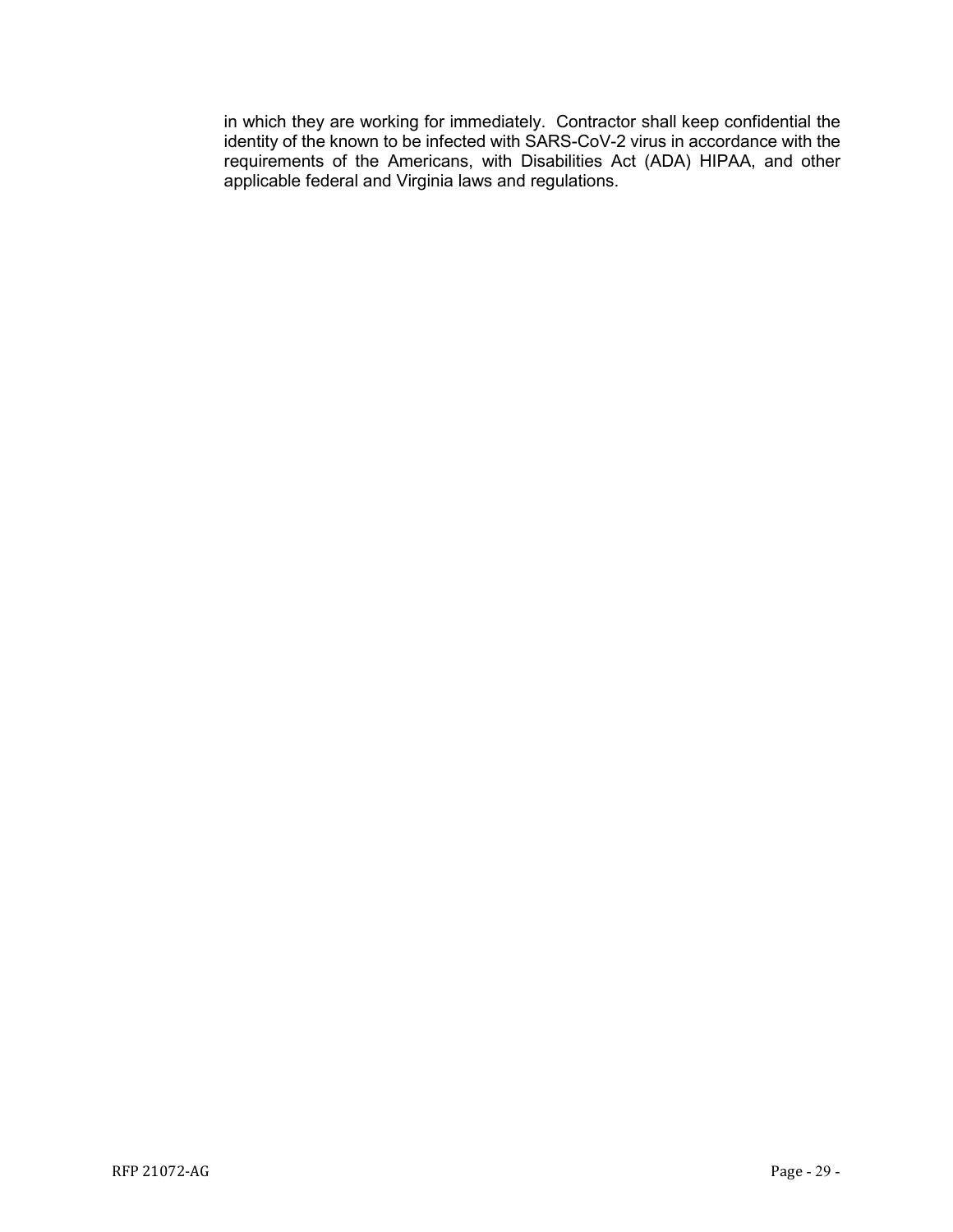## **SIGNATURE SHEET**

## (Submit with Proposal)

<span id="page-29-0"></span>My signature certifies that the proposal as submitted complies with all Terms and Conditions as set forth and that I have read and understood and agree to all the terms, specifications and conditions as set forth in the RFP and all addendums, except for items listed on the Exceptions to RFP page.

My signature also certifies that the accompanying proposal is not the result of, or affected by, any unlawful act of collusion with another person or company engaged in the same line of business or commerce, or any act of fraud punishable under Title 18.2, Chapter 12, Article 1.1 of the Code of Virginia, 1950, as amended. Furthermore, I understand that fraud and unlawful collusion are crimes under the Virginia Governmental Frauds Act, the Virginia Government Bid Rigging Act, and Virginia Antitrust Act, and Federal Law, and can result in fines, prison sentences, and civil damage awards.

My signature also certifies that this firm has no business or personal relationships with any other companies or persons that could be considered as a conflict of interest or potential conflict of interest to the City of Suffolk and that there are no principals, officers, agents, employees, or representatives of this firm that have any business or personal relationships with any other companies or persons that could be considered as a conflict of interest or a potential conflict of interest to the City of Suffolk, pertaining to any and all work or services to be performed as a result of this request and any resulting contract with the City of Suffolk.

I hereby certify that I am authorized to sign as a Representative for the Firm:

|  | Federal ID No: Telephone No. | Fax No.                   |  |  |
|--|------------------------------|---------------------------|--|--|
|  |                              |                           |  |  |
|  |                              | Title: __________________ |  |  |
|  |                              |                           |  |  |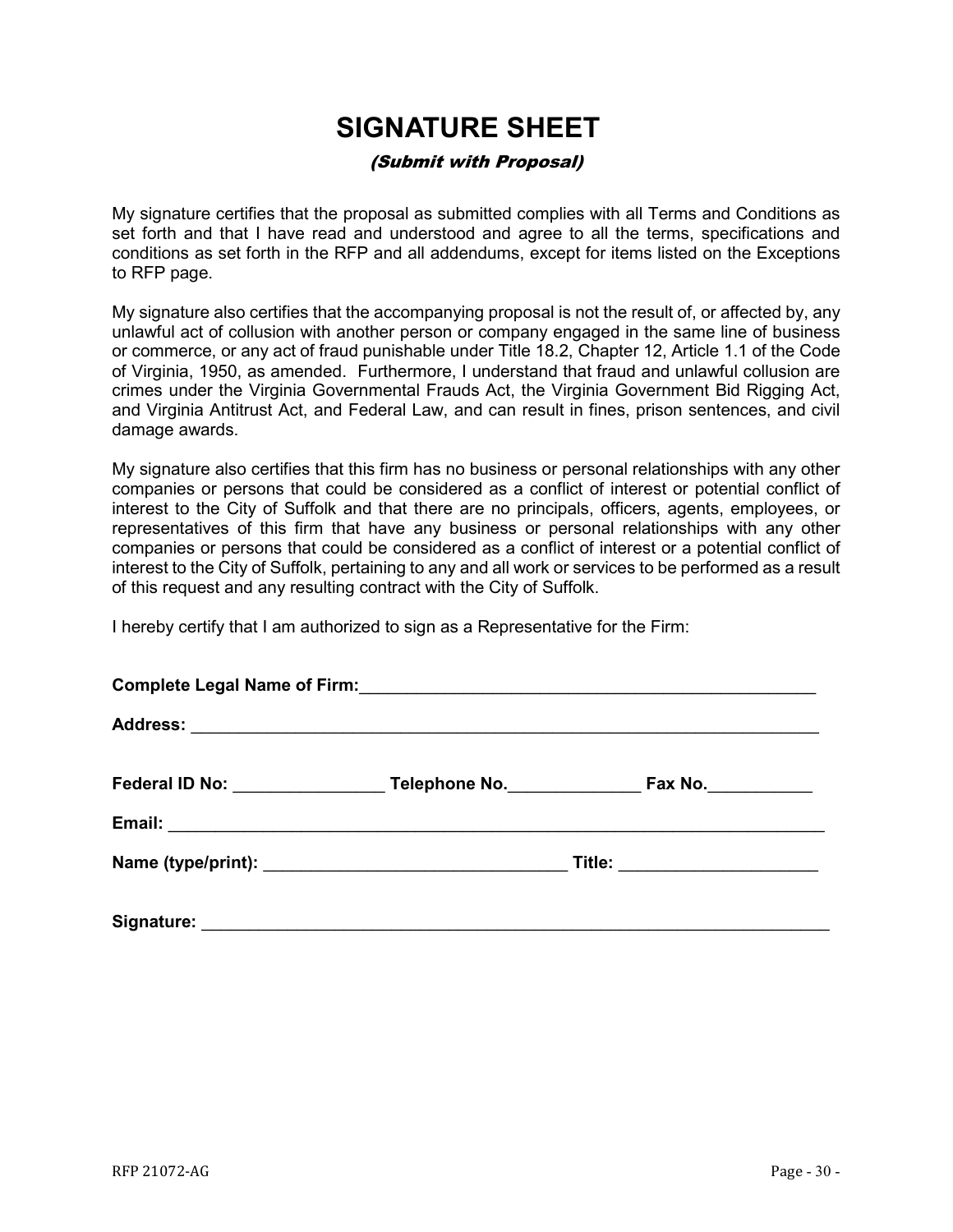## <span id="page-30-0"></span>**PROPRIETARY/CONFIDENTIAL INFORMATION IDENTIFICATION RFP #21072-AG**

Name of Firm/Offeror:

Trade secrets or proprietary information submitted by an offeror shall not be subject to public disclosure under the Virginia Freedom of Information Act; however, the offeror must invoke the protections of §2.2-4342F of the Code of Virginia, in writing, either before or at the time the data or other material is submitted. The written notice must specifically identify the data or materials to be protected, including the section of the proposal in which it is contained, as well as the page number(s), and state the reasons why protection is necessary. The proprietary or trade secret material submitted must be identified by some distinct method such as highlighting or underlining and must indicate only the specific words, figures, or paragraphs that constitute a trade secret or proprietary information. In addition, a summary of proprietary information provided shall be submitted on this form. he designation of an entire proposal document, line item prices, and/or total proposal prices as proprietary or trade secrets is not acceptable. If, after being given reasonable time, the offeror refuses to withdraw such a classification designation, the proposal will be rejected.

| SECTION/TITLE | PAGE<br>NUMBER(S) | REASON(S) FOR WITHHOLDING FROM<br>DISCLOSURE |
|---------------|-------------------|----------------------------------------------|
|               |                   |                                              |
|               |                   |                                              |
|               |                   |                                              |
|               |                   |                                              |
|               |                   |                                              |
|               |                   |                                              |
|               |                   |                                              |
|               |                   |                                              |
|               |                   |                                              |
|               |                   |                                              |
|               |                   |                                              |
|               |                   |                                              |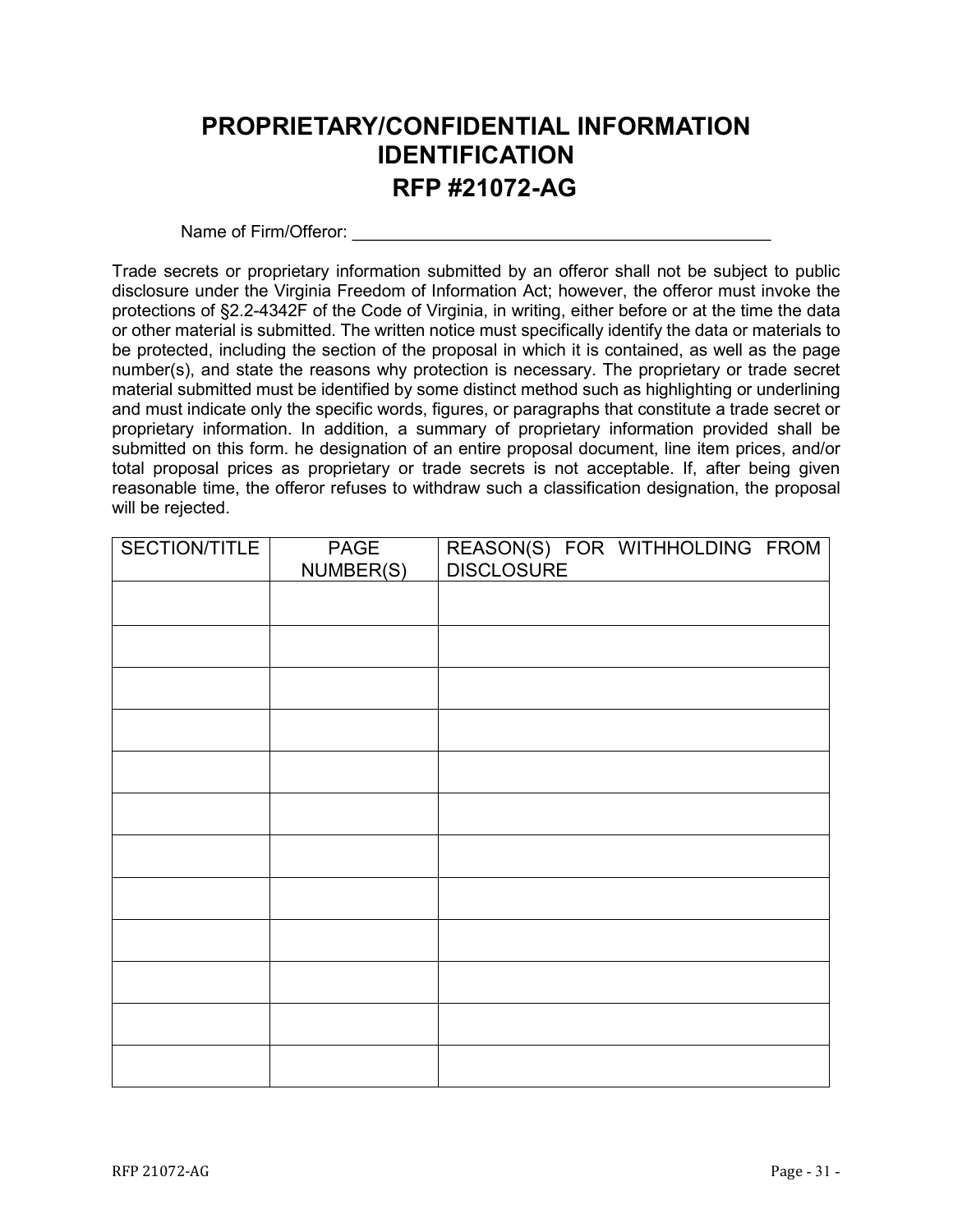## **EXCEPTIONS TO RFP (RFP #21072-AG)**

## <span id="page-31-0"></span>EXCEPTIONS:

Provider must sign the appropriate statement below, as applicable:

| Provider understands and agrees to all terms, conditions, requirements, and<br>specifications stated herein. |             |                                                                                                                                                                         |  |
|--------------------------------------------------------------------------------------------------------------|-------------|-------------------------------------------------------------------------------------------------------------------------------------------------------------------------|--|
|                                                                                                              | Firm:       |                                                                                                                                                                         |  |
|                                                                                                              | Date:       |                                                                                                                                                                         |  |
|                                                                                                              |             | Provider takes exception to terms, conditions, requirements, or specifications<br>stated herein (Provider must itemize all exceptions below, and return with this bid): |  |
|                                                                                                              | Firm:       |                                                                                                                                                                         |  |
|                                                                                                              | Date:       |                                                                                                                                                                         |  |
|                                                                                                              | Exceptions: |                                                                                                                                                                         |  |
|                                                                                                              |             |                                                                                                                                                                         |  |
|                                                                                                              |             |                                                                                                                                                                         |  |
|                                                                                                              |             |                                                                                                                                                                         |  |
|                                                                                                              |             |                                                                                                                                                                         |  |
|                                                                                                              |             |                                                                                                                                                                         |  |
|                                                                                                              |             |                                                                                                                                                                         |  |
|                                                                                                              |             |                                                                                                                                                                         |  |
|                                                                                                              |             |                                                                                                                                                                         |  |
|                                                                                                              |             |                                                                                                                                                                         |  |
|                                                                                                              |             |                                                                                                                                                                         |  |

Providers should note that any exceptions taken from the stated terms and/or specifications may be cause for their submittal to be deemed "non-responsive", risking the rejection of their submittal.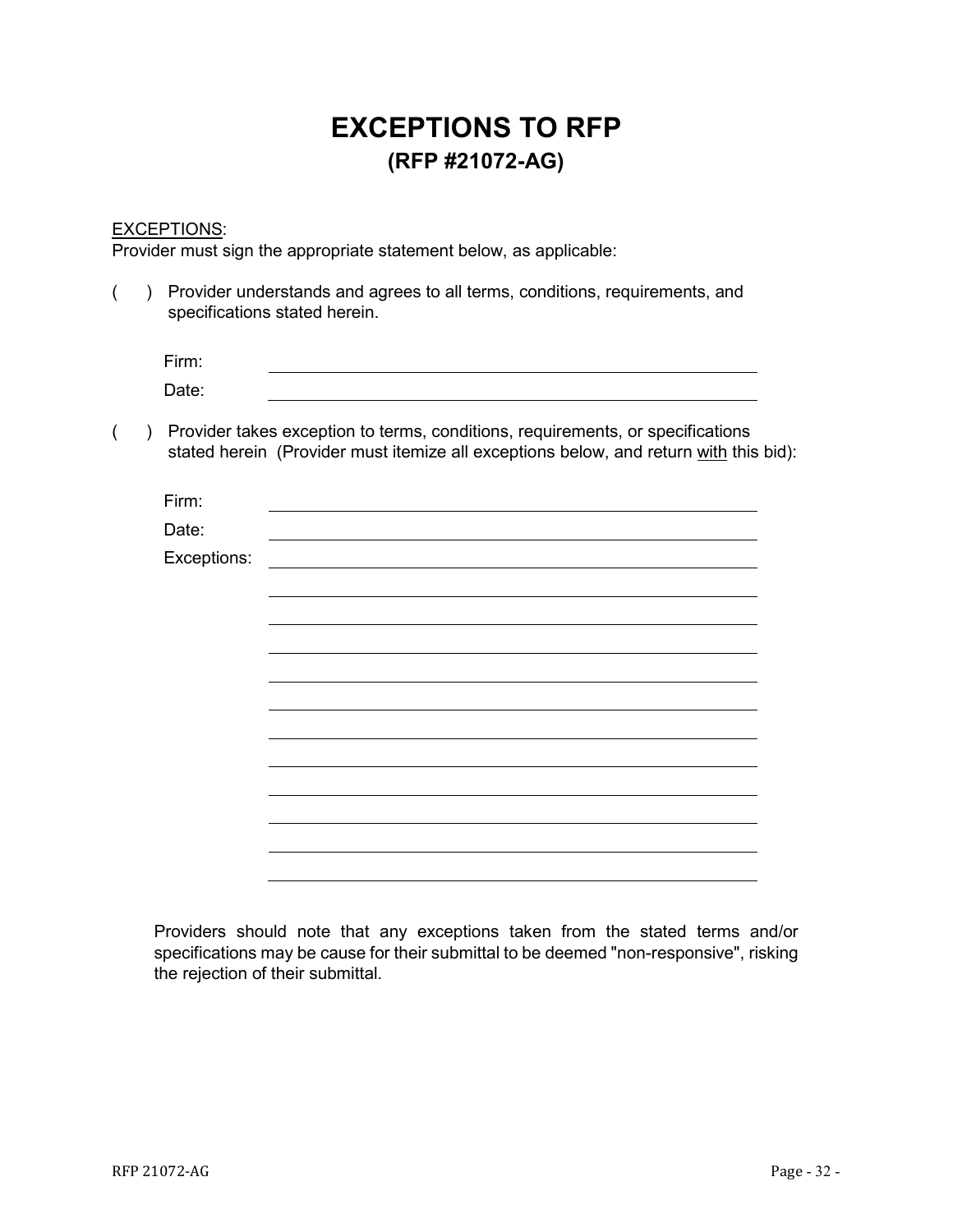#### <span id="page-32-0"></span>**ANTICOLLUSION**/NONDISCRIMINATION/DRUG FREE WORKPLACE CLAUSES

#### **ANTICOLLUSION CLAUSE:**

IN THE PREPARATION AND SUBMISSION OF THIS BID, SAID BIDDER DID NOT EITHER DIRECTLY OR INDIRECTLY ENTER INTO ANY COMBINATION OR ARRANGEMENT WITH ANY PERSON, FIRM OR CORPORATION, OR ENTER INTO ANY AGREEMENT, PARTICIPATE IN ANY COLLUSION, OR OTHERWISE TAKE ANY ACTION IN THE RESTRAINT OF FREE, COMPETITIVE BIDDING IN VIOLATION OF THE SHERMAN ACT (15 U.S.C. SECTION 1), SECTIONS 59.1-9.1 THROUGH 59.1- 9.17 OR SECTIONS 59.1-68.6 THROUGH 59.1-68.8 OF THE CODE OF VIRGINIA.

THE UNDERSIGNED BIDDER HEREBY CERTIFIES THAT THIS AGREEMENT, OR ANY CLAIMS RESULTING THEREFROM, IS NOT THE RESULT OF, OR AFFECTED BY, ANY ACT OF COLLUSION WITH, OR ANY ACT OF, ANOTHER PERSON OR PERSONS, FIRM OR CORPORATION ENGAGED IN THE SAME LINE OF BUSINESS OR COMMERCE; AND, THAT NO PERSON ACTING FOR, OR EMPLOYED BY, THE CITY OF SUFFOLK HAS AN INTEREST IN, OR IS CONCERNED WITH, THIS BID; AND, THAT NO PERSON OR PERSONS, FIRM OR CORPORATION OTHER THAN THE UNDERSIGNED, HAVE, OR ARE, INTERESTED IN THIS BID.

#### **DRUG-FREE WORKPLACE:**

DURING THE PERFORMANCE OF THIS CONTRACT, THE CONTRACTOR AGREES TO (I) PROVIDE A DRUG-FREE WORKPLACE FOR THE CONTRACTOR'S EMPLOYEES; (II) POST IN CONSPICUOUS PLACES, AVAILABLE TO EMPLOYEES AND APPLICANTS FOR EMPLOYMENT, A STATEMENT NOTIFYING EMPLOYEES THAT THE UNLAWFUL MANUFACTURE, SALE, DISTRIBUTION, DISPENSATION, POSSESSION, OR USE OF A CONTROLLED SUBSTANCE OR MARIJUANA IS PROHIBITED IN THE CONTRACTOR'S WORKPLACE AND SPECIFYING THE ACTIONS THAT WILL BE TAKEN AGAINST EMPLOYEES FOR VIOLATIONS OF SUCH PROHIBITION; (III) STATE IN ALL SOLICITATIONS OR ADVERTISEMENTS FOR EMPLOYEES PLACED BY OR ON BEHALF OF THE CONTRACTOR THAT THE CONTRACTOR MAINTAINS A DRUG-FREE WORKPLACE; AND (IV) INCLUDE THE PROVISIONS OF THE FOREGOING SECTIONS I, II, AND III IN EVERY SUBCONTRACT OR PURCHASE ORDER OF OVER \$10,000, SO THAT THE PROVISIONS WILL BE BINDING UPON EACH SUBCONTRACTOR OR VENDOR.

FOR THE PURPOSE OF THIS SECTION, "DRUG-FREE WORKPLACE" MEANS A SITE FOR THE PERFORMANCE OR WORK DONE IN CONNECTION WITH A SPECIFIC CONTRACT AWARDED TO A CONTRACTOR IN ACCORDANCE WITH THIS CHAPTER, THE EMPLOYEES OF WHOM ARE PROHIBITED FROM ENGAGING IN THE UNLAWFUL MANUFACTURE, SALE, DISTRIBUTION, DISPENSATION, POSSESSION OR USE OF ANY CONTROLLED SUBSTANCE OR MARIJUANA DURING THE PERFORMANCE OF THE CONTRACT.

#### **NONDISCRIMINATION CLAUSE:**

- 1. EMPLOYMENT DISCRIMINATION BY BIDDER SHALL BE PROHIBITED.
- 2. DURING THE PERFORMANCE OF THIS CONTRACT, THE SUCCESSFUL BIDDER SHALL AGREE AS FOLLOWS:
	- A. THE BIDDER, WILL NOT DISCRIMINATE AGAINST ANY EMPLOYEE OR APPLICANT FOR EMPLOYMENT BECAUSE OF RACE, RELIGION, COLOR, SEX, NATIONAL ORIGIN, AGE, DISABILITY, OR ANY OTHER BASIS PROHIBITED BY STATE LAW RELATING TO DISCRIMINATION IN EMPLOYMENT, EXCEPT WHERE THERE IS A BONA FIDE\_OCCUPATIONAL QUALIFICATION/CONSIDERATION REASONABLY NECESSARY TO THE NORMAL OPERATION OF THE BIDDER. THE BIDDER AGREES TO POST IN CONSPICUOUS PLACES, AVAILABLE TO EMPLOYEES AND APPLICANTS FOR EMPLOYMENT, NOTICES SETTING FORTH THE PROVISIONS OF THIS NONDISCRIMINATION CLAUSE.
	- B. THE BIDDER, IN ALL SOLICITATIONS OR ADVERTISEMENTS FOR EMPLOYEES PLACED ON BEHALF OF THE BIDDER, WILL STATE THAT SUCH BIDDER IS AN EQUAL OPPORTUNITY EMPLOYER. NOTICES, ADVERTISEMENTS, AND SOLICITATIONS PLACED IN ACCORDANCE WITH FEDERAL LAW, RULE OR REGULATION SHALL BE DEEMED SUFFICIENT FOR THE PURPOSE OF MEETING THE REQUIREMENTS OF THIS SECTION.
	- C. BIDDER WILL INCLUDE THE PROVISIONS OF THE FOREGOING SECTIONS A, B, AND C IN EVERY SUBCONTRACT OR PURCHASE ORDER OF OVER \$10,000, SO THAT THE PROVISIONS WILL BE BINDING UPON EACH SUBCONTRACTOR OR VENDOR.

| Name and Address of Bidder:                                                    | Date:                                                                                                                       |  |
|--------------------------------------------------------------------------------|-----------------------------------------------------------------------------------------------------------------------------|--|
|                                                                                | By:                                                                                                                         |  |
|                                                                                | Signature In Ink                                                                                                            |  |
|                                                                                |                                                                                                                             |  |
|                                                                                | <b>Printed Name</b>                                                                                                         |  |
|                                                                                |                                                                                                                             |  |
| Telephone Number: (                                                            |                                                                                                                             |  |
| Fax Phone Number: (                                                            | Title                                                                                                                       |  |
| FIN/SSN#:                                                                      |                                                                                                                             |  |
| Is your firm a "minority" business? $\Box$ Yes $\Box$ No<br>□ African American | If yes, please indicate the "minority" classification below:<br>□ American Indian □ Eskimo □ Asian American<br>$\Box$ Aleut |  |
| □ Hispanic American<br>□ Other; Please Explain:                                |                                                                                                                             |  |

Is your firm Woman Owned? □ Yes □ No Is your firm a Small Business? □ Yes □ No